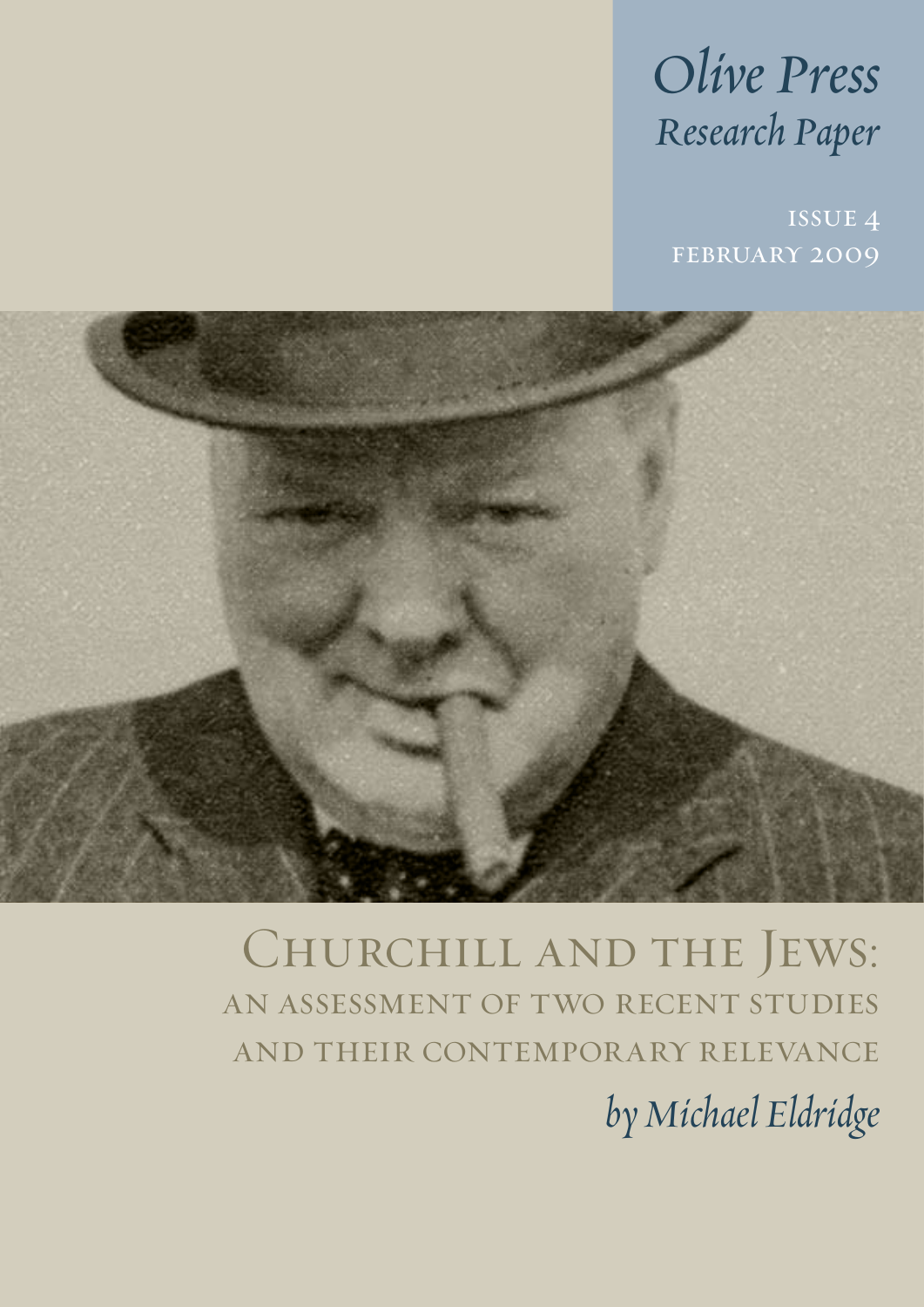# Churchill and the Jews: an assessment of two recent studies and their contemporary relevance

*by Michael Eldridge*

Welcome to the Olive Press Research Paper – the replacement for the Olive Press Quarterly. This features articles that cover a wide spectrum of issues which relate to the ministry of CMJ.

Articles are contributed by CMJ staff (past and present), also by Trustees, Representatives, CMJ supporters or by interested parties.

Articles do not necessarily portray CMJ's standpoint on a particular issue but may be published on the premise that they allow a pertinent understanding to be added to any particular debate.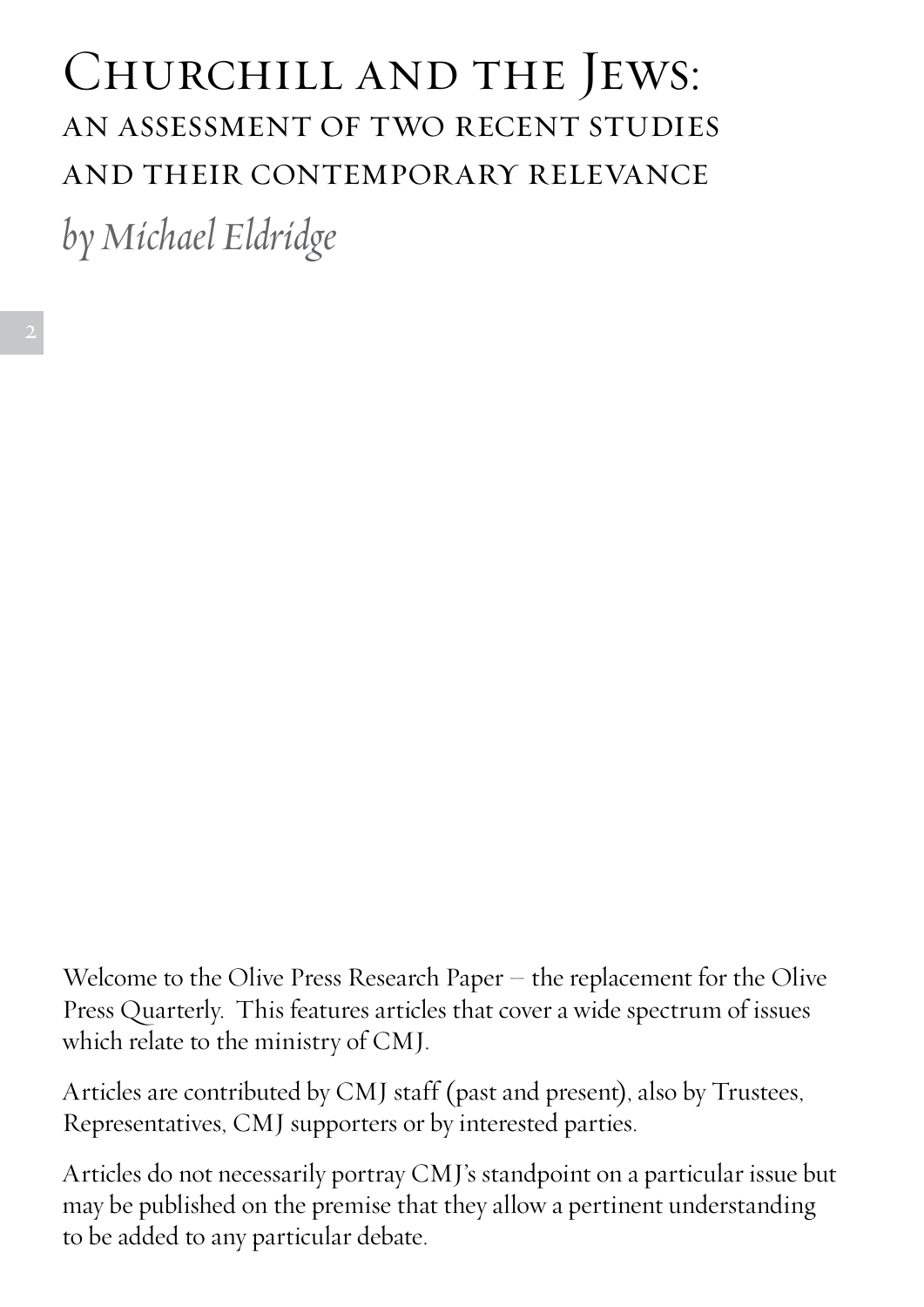## **'The Faithful Friend of Zionism'**

Among the many tributes paid to Churchill following his death in 1965 is one from Henry Sacher in the *Jewish Chronicle* which reads, 'We Jews are under a special obligation to Churchill, the faithful friend of Zionism.'1 Sacher was one of the British Zionists who had helped with the drafting of the Balfour Declaration nearly fifty years earlier. Martin Gilbert's recent book, *Churchill and the Jews*, seeks to show how this accolade came to be deserved, tracing Churchill's involvement with the Jews from his opposing the Aliens Bill of 1904 which made it harder for Jews escaping the pogroms in Russia to enter Britain, to his pleading as Leader of the Opposition in 1948 for the immediate recognition by Britain of the newly self-declared State of Israel. Martin Gilbert is the official biographer of Churchill and Professor of History at Oxford; a prolific writer, he has also written books on the Holocaust and is the author of one of the major histories of modern Israel.

But for many Jews Churchill proved a great disappointment and they hold that he did little to help them. The case to this effect is strongly argued by Michael Cohen, Professor of Bar Ilan University, whose 1985 book, also with the title *Churchill and the Jews*, was republished in a second edition in 2003. Gilbert includes Cohen's book in his bibliography but otherwise simply ignores it. Where does the truth lie?

Churchill had close dealings with the Jews, in particular, in three periods: when as Colonial Secretary 1919-21 he had special responsibility for Palestine and the Middle East; in his role in opposing both the Peel Commission's proposals in 1937 and the infamous White Paper of 1939; and during the Second World War as Prime Minister 1940-45.

## **Churchill's Record as Colonial Secretary**

As Colonial Secretary in Lloyd George's post-war Government, Churchill was charged with agreeing the terms of the Mandates for Palestine and the Middle East to be granted to Britain by the League of Nations. One significant step Churchill took was to separate the land east of the Jordan (now known as Jordan) from the rest of Palestine and to let the Emir Abdullah rule it in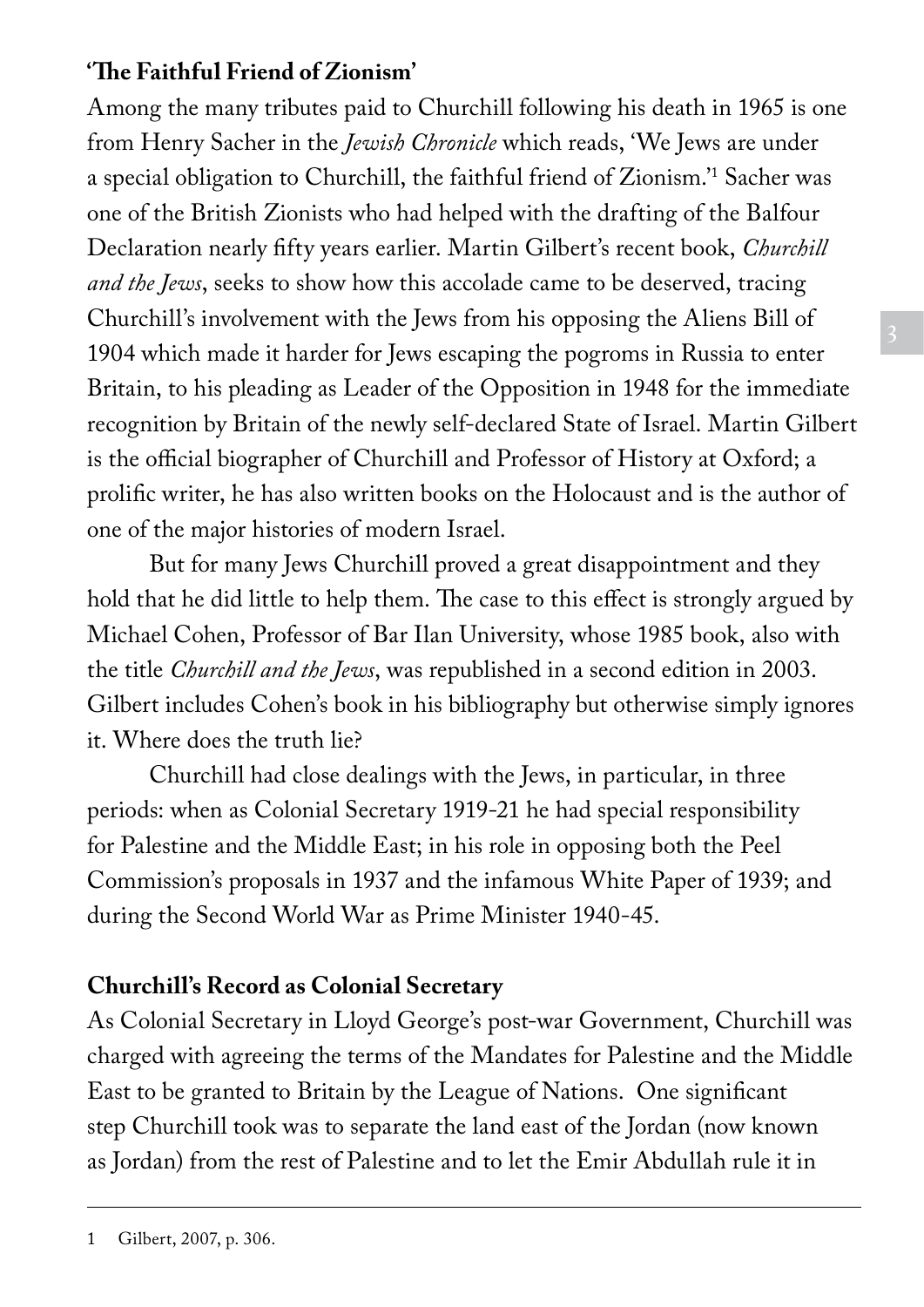Britain's name. For some Zionists at the time this was seen as a betrayal, for they believed that with irrigation this territory had great agricultural potential; they also saw it as part of the biblical land of Israel. But in fairness to Churchill, different and, many would argue, incompatible promises had been made to the Jews and Arabs respectively in the course of the War, and he believed, I think with good reason, that he was enabling Britain to honour the promises made to both groups. Further, not all Jews took this negative view. Some thirty years later, James de Rothschild, a leading British Jew, wrote to Churchill,

*… you laid the foundation of the Jewish state by separating Abdullah's kingdom from the rest of Palestine. Without this much opposed prophetic foresight there would not have been an Israel today.*<sup>2</sup>

The Lloyd George Government was of course committed to the Balfour Declaration, but it is worth noting that Balfour himself did not mind if some other state such as Belgium or the United States was given the Mandate for Palestine.3 Initially Britain simply governed Palestine as an occupying power with a military administration, but this was soon to be replaced by a civil administration with Sir Herbert Samuel as the first High Commissioner. Samuel was himself Jewish and a moderate Zionist. Essentially some of the key British policies, for example, controlling the level of Jewish immigration, were developed in a pragmatic way under Samuel's leadership. However, Britain needed a Mandate from the League of Nations to rule Palestine lawfully and the terms of the Mandate were set out in the 1922 White Paper which the League subsequently endorsed. Although in later years Churchill was to make much of the 1922 White Paper as a commitment which he personally owned, Cohen very clearly shows that Churchill made no personal contribution to its drafting, and only accepted the Mandate with great reluctance and under pressure from Lloyd George. In fact on three separate occasions, in October 1919, June 1920 and June 1921, Churchill had written to Lloyd George arguing that the acquisition of these 'new provinces' would be a mistake. Typical is the

<sup>2</sup> Gilbert, 2007, p. 292.

<sup>3</sup> Cohen, 2003, p. 85.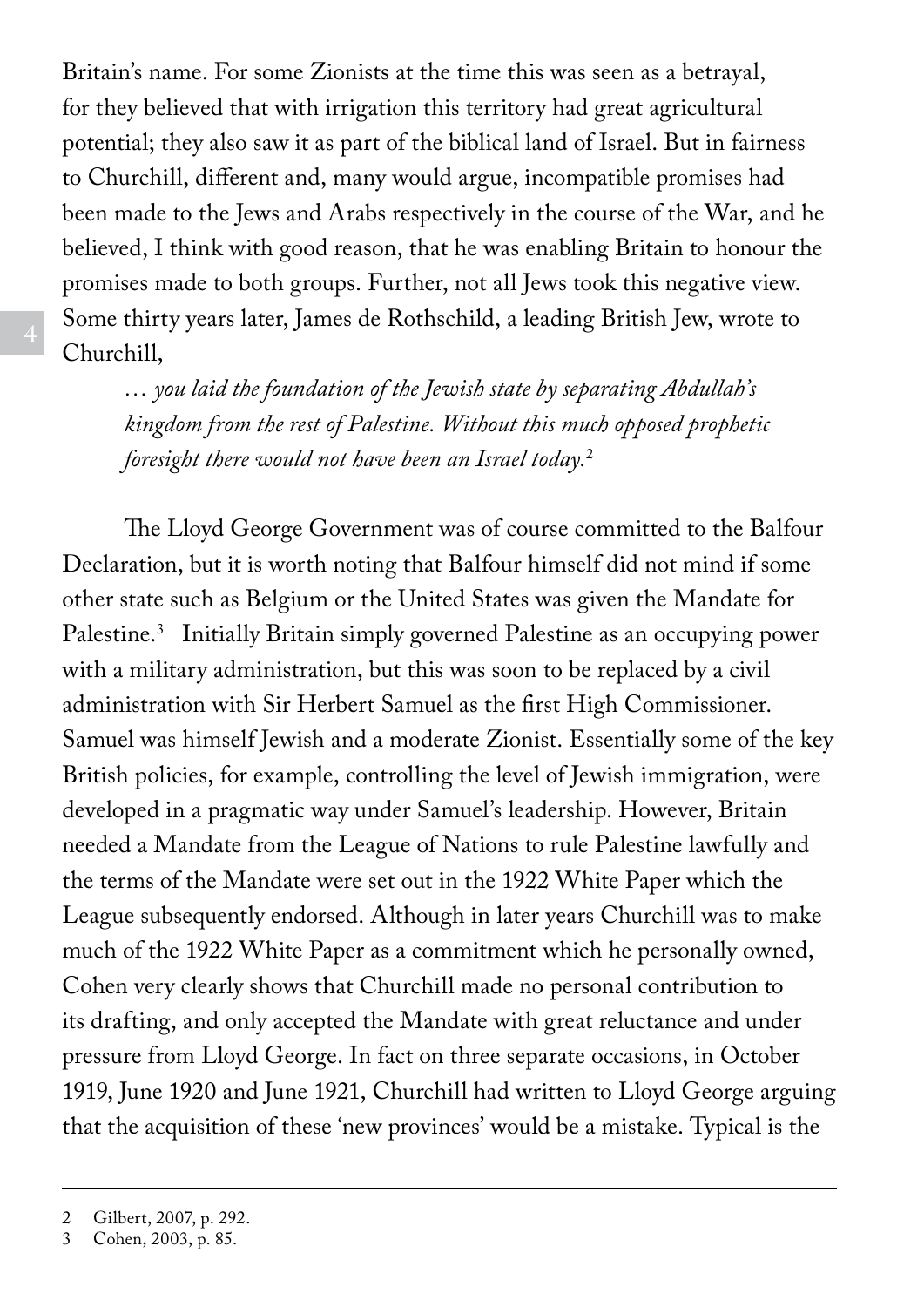last such letter, part of which reads,

*The only wise and safe course would be to take advantage of the postponement of the Mandates and resign them both and quit the two countries [Palestine and Mesopotamia] at the earliest possible moment, as the expense to which we shall be put will be wholly unwarrantable.*<sup>4</sup> 

Though Gilbert does indicate briefly what he sees as Churchill's initial reluctance to accept the Mandate, he quickly passes over the matter; he does not tell us of these letters, though he must have been aware of them.5

When we come to the terms of the White Paper itself – these are the legal obligations which Britain by Parliamentary approval undertook to fulfil– there is much that fell short of Zionist aspirations. While its provisions affirmed that the Jewish community 'should know that it is in Palestine as of right and not on sufferance', they specifically dissociated Britain from such phrases as 'Palestine is to become as Jewish as England is English', and made quite clear that the development of a Jewish national home in Palestine is not to be 'the imposition of a Jewish nationality upon the inhabitants of Palestine as a whole'. The Balfour Declaration itself said nothing about the rate at which Jewish immigration should be allowed. The White Paper ruled,

*It is necessary that the Jewish community in Palestine be able to increase its numbers by immigration. This immigration cannot be so great in volume as to exceed whatever is the economic capacity of the country at the time to absorb new arrivals.*<sup>6</sup>

In 1921 there were 83,000 Jews living in Palestine; by the end of 1935 the number had become 355,000: this was the outcome of the policy set underway by Churchill's 1922 White Paper.

#### **The Peel Commission**

1936 saw the beginning of what is now known as the Arab Revolt. This was a concerted insurrection, first taking the form of a general strike, followed by

<sup>4</sup> Cohen, 2003, p. 96.<br>5 Gilbert. 2007. pp. 34

Gilbert, 2007, pp. 35 -36.

<sup>6</sup> The provisions are well summarized by Tessler, p. 173.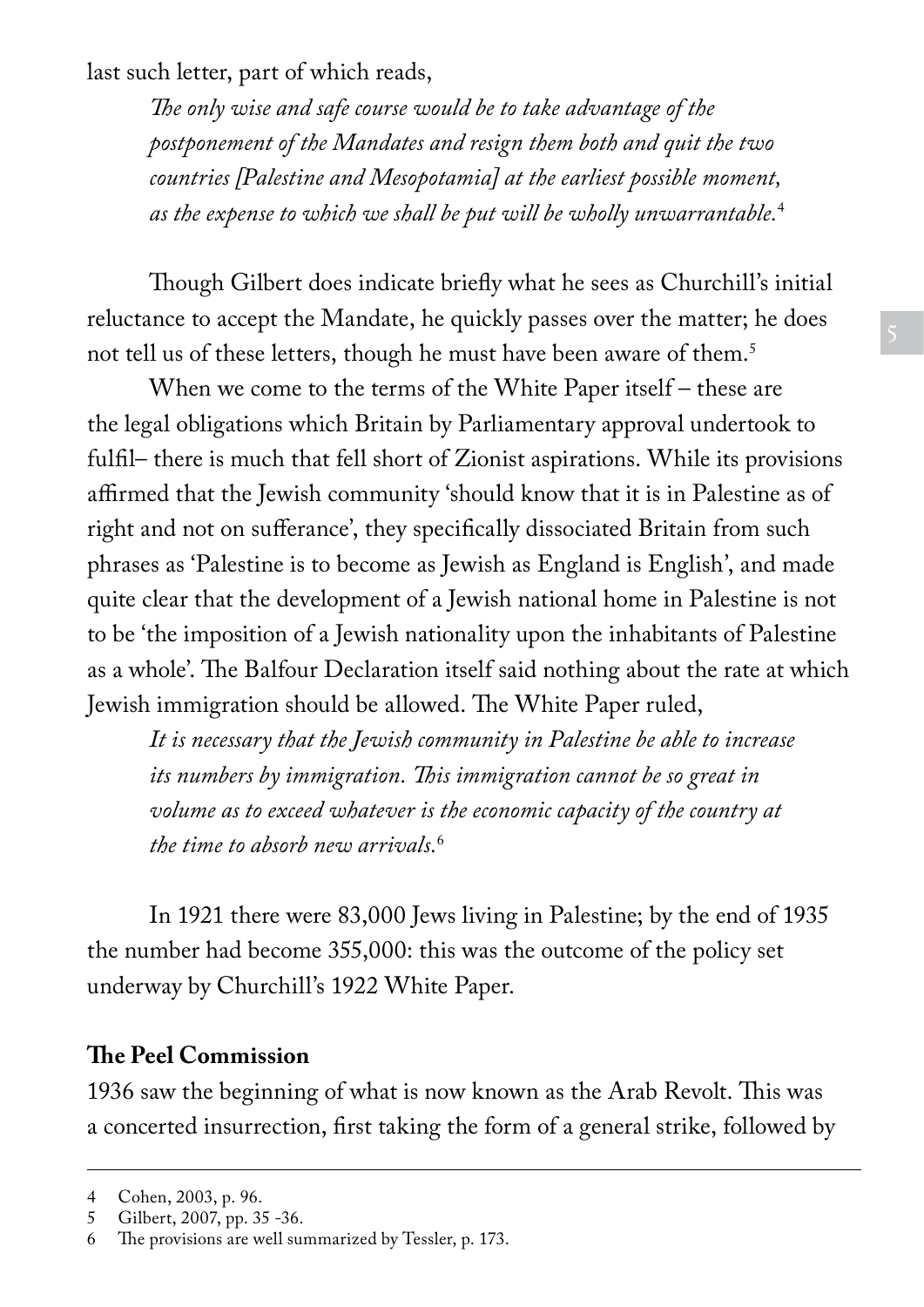the Arabs taking control of several important towns. It took the British three years to restore order completely, some 20,000 troops being tied down in the operation. Following the first phase of the rebellion, the Peel Commission was set up 'to ascertain the causes of the disturbances, to ascertain whether either the Arabs or the Jews have any legitimate grievances, and to make recommendations for their removal.' Lord Peel had been Secretary of State for India, and it is generally agreed that he and the Commission he chaired brought to their task an objective, impartial approach free from political pressures. Because Churchill was responsible for the 1922 White Paper under which Palestine was being administered, he was naturally called to give evidence. However, under questioning Churchill made some very anti-Arab statements, and he asked for his testimony to be excluded from the published report, which was done. Nevertheless his evidence was recorded and provides some valuable insights into his thinking about the Mandate.

Asked about the meaning and aim of the Jewish national home, Churchill indicated that if Jewish immigration, as controlled by the 'economic absorptive capacity' test, combined with natural increase, were to lead to a much larger Jewish population, 'that population should not in any way be restricted from reaching a majority position.' Indeed 'some day, far off in the future' he envisaged there being 'a great Jewish state numbered by millions'. Asked to clarify when this might be, Churchill replied, 'Over the generations or the centuries'. He was later asked whether this would not be an injustice to the Palestinian Arabs. Churchill protested, 'Why is it injustice because there is more work and more wealth for everybody? There is no injustice.'7

From his replies it may seem that Churchill was adopting the 'gradualist' form of Zionism associated with Weizmann, but by speaking of 'generations or centuries' to come, he may in fact have been doing little more than asserting Britain's right to hold the Mandate and control immigration indefinitely.

In the result the Peel Commission concluded that the conflict was 'inherent in the situation from the outset'. The Mandate had been founded in the belief of 'the conciliatory effect on the Palestinian Arabs of the material prosperity which Jewish immigration would bring to Palestine as a whole.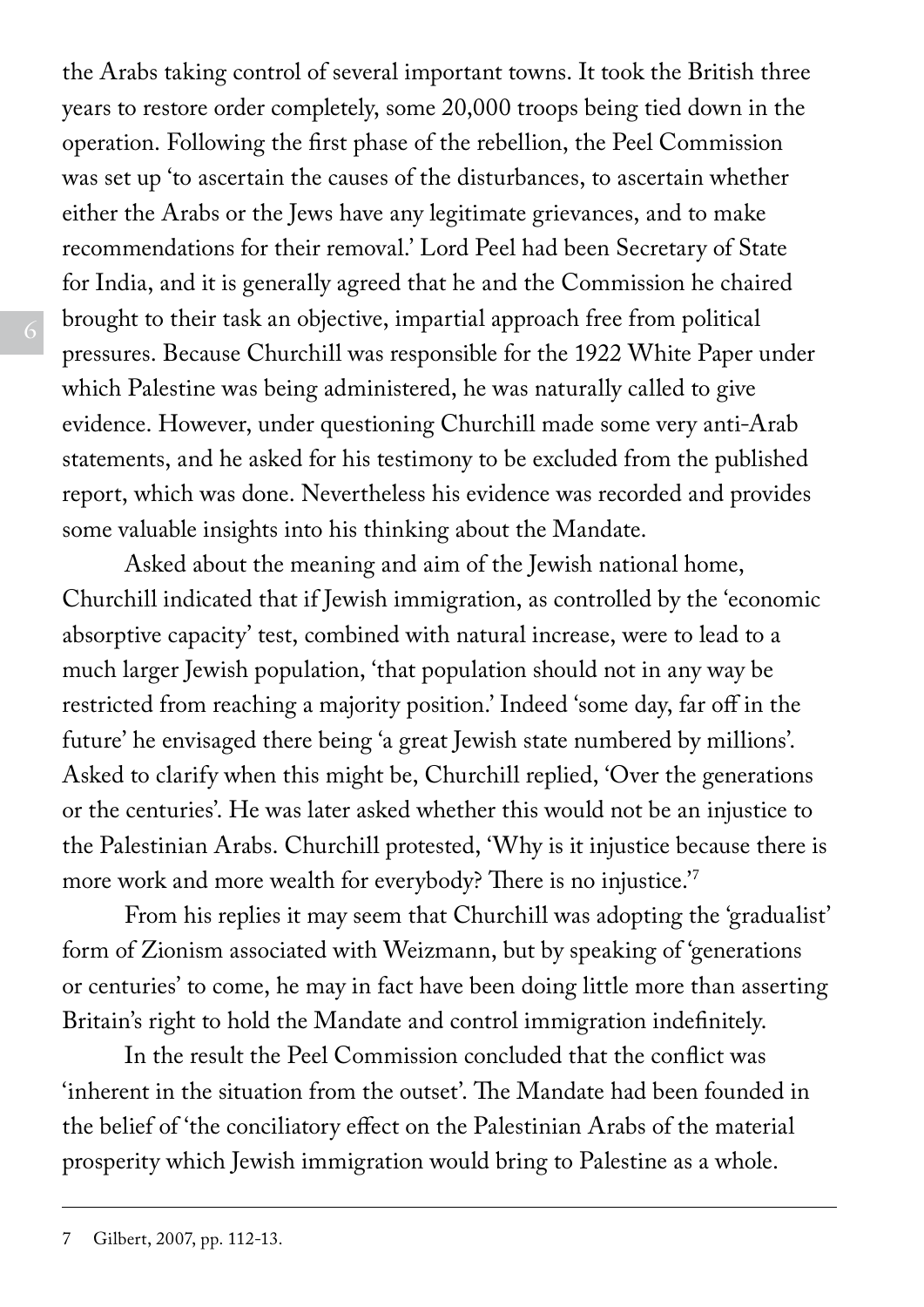That hope has not been justified, and we see no hope of its being justified in the future.' Instead 'an irrepressible conflict has arisen between two national communities within the narrow bounds of one small country.' The Commission therefore recommended a two-state solution accompanied by a transfer of populations.8

When the Commission's Report was debated in the Commons, Churchill spoke against it on the ground that it was against the spirit of Balfour. From now on Churchill was constantly to declare his commitment to the Balfour Declaration and his own 1922 White Paper, and to attack anything he saw as betraying such commitment. On the other hand Weizmann along with Ben Gurion for the Zionists were prepared to accept the Peel proposals even though the part of the land allocated to the Jews was quite small. They realised that once the Jews had a state of their own, expansion would come in due course as unlimited Jewish immigration would then become possible. 'The Jews would be fools not to accept it, even if the land were the size of a table cloth', declared Weizmann.9

## **The 1939 White Paper**

The Government did not accept the Peel proposals but instead appointed another Commission, the Woodhead Commission, to consider their feasibility, but their report too was not accepted. The matter returned to Parliament once more when the 1939 White Paper was debated. Britain was on the eve of war with Germany, and Neville Chamberlain was concerned about British strategic interests in the Middle East, including control of the Suez Canal, the oilfields in Iraq and the pipeline to Haifa. He frankly stated, 'It is of importance to have the Moslem world with us. If we must offend one side, let us offend the Jews rather than the Arabs.'10 Malcolm Macdonald, who had been appointed Colonial Secretary almost exactly a year before issuing the White Paper, was originally regarded by the Zionists as a friend, but he must have known that at a time of great peril for Britain he might have to take some, for him, distasteful and highly problematic actions. On being congratulated on his appointment,

<sup>8</sup> For selections from the Peel Commission report, see Smith, pp. 161-63.

<sup>9</sup> Morris, p. 138.

<sup>10</sup> Cohen, 1978, p. 84.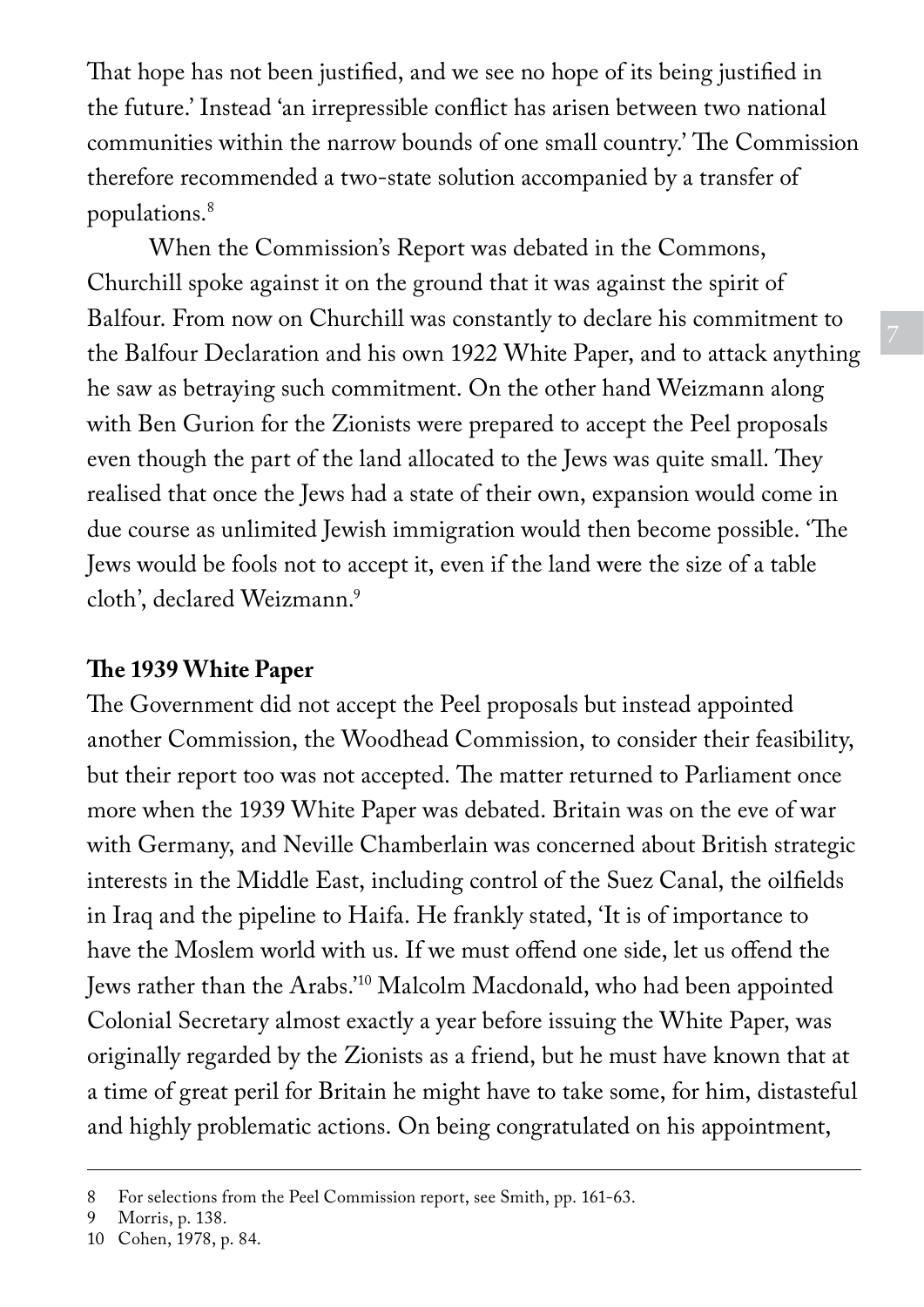he had declared 'Within twelve months I shall be the most bitterly criticized Colonial Secretary in modern times.'11 That proved to be the case.

The 1939 White Paper on the face of it took up a minority opinion in the Peel Commission's report that had recommended a unitary bi-national state for Palestine. Yet in reality the White Paper served as a device to ensure a permanent Arab majority in Palestine. For the White Paper limited Jewish immigration to 75,000 in total over the next five years with an Arab veto allowed thereafter. Churchill, now a rebel Conservative backbencher, bitterly opposed the proposals in the Commons as a betrayal of the Balfour Declaration, describing them as another act of appeasement, and asserting that even the Arabs would say, 'They're on the run again. This is another Munich.' This was one of Churchill's finest and most effective speeches, for, although the Government had a large majority and had no difficulty in gaining Commons approval, there were more than a hundred abstentions and the Labour MPs and a number of Conservatives voted against the White Paper. However, the unspoken sticking point for Churchill, as Cohen brings out, was not the limitation on the rate of immigration but the ending of such immigration for good after five years. After the vote MacDonald reported to Chamberlain, 'He told me in the lobby that he would have supported us, if it hadn't been for the Arab veto on Jewish immigration after five years.'12

#### **The Second World War**

Following the outbreak of war, Churchill became First Lord of the Admiralty in October 1939; later, in May 1940, he became Prime Minister of the Wartime Coalition Government. He was now in a much stronger position to help the Jews but many Zionists were very disappointed that he did so little for them. He tried to create a Jewish Brigade to serve with Allied forces but this was not achieved until towards the end of the war. Although he never personally accepted the 1939 White Paper, its provisions restricting Jewish immigration into Palestine remained law and were enforced.

Both Gilbert and Cohen discuss the interventions made by Churchill

<sup>11</sup> Cohen, 1978, p. 85.

<sup>12</sup> Cohen, 2003, p. 184.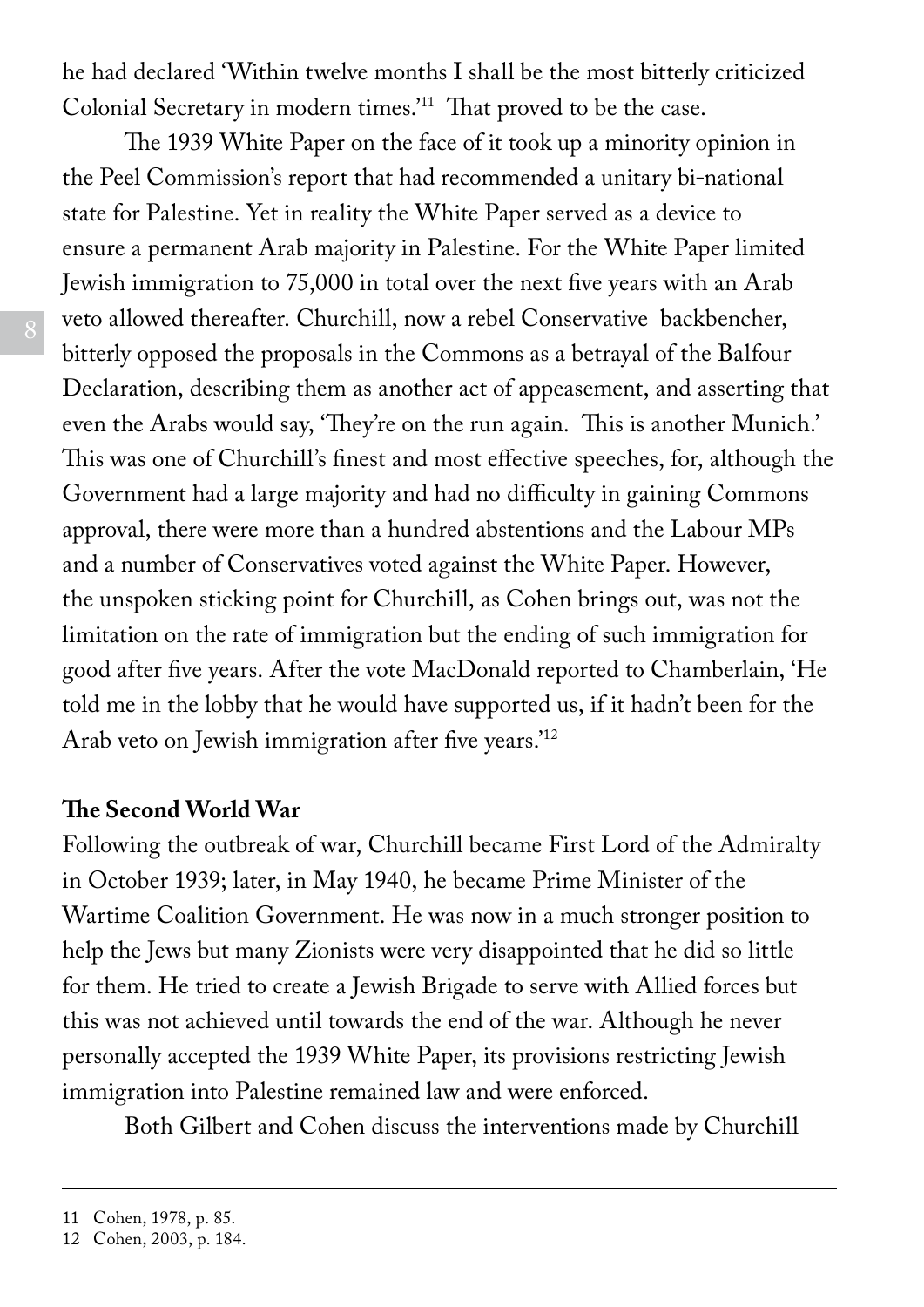in relation to 'illegal' Jewish immigration, that is, of Jews escaping from Nazi persecution and trying to enter Palestine without the necessary permits. These interventions arose in connection with the tragedy of the *Patria*, an ocean liner into which the 'illegals' who had arrived in three smaller ships were to be transferred and transported to Mauritius. In June 1940 the Haganah (unofficial Jewish army) blew up the *Patria* in Haifa harbour as a protest, but too much explosive was used and there was much loss of life. At Churchill's intervention, the survivors were allowed to settle in Palestine, but the 'illegals' in the third ship, *SS Atlantis*, who had not been transferred to the *Patria*, were not allowed to stay in Palestine and were in fact transported to Mauritius. Subsequently, by way of mitigation, Churchill insisted that the 'illegals' sent to Mauritius should not be caged up in prison camps, with barbed wire, prison guards and the like.

Gilbert portrays these interventions as generous acts; Cohen as amounting to next to nothing. One must agree with Cohen, but I am doubtful about his more general contention that Churchill with all the power of a wartime Prime Minister could have seen that the White Paper restrictions were not enforced. The White Paper had proved highly controversial and was now part of British law. Further, on becoming Prime Minister, Churchill had pledged to do 'everything for the war, whether controversial or not, and nothing controversial that is not *bona fide* needed for the war.'13 Later, in 1944 when the White Paper provisions expired, Churchill was able to secure through bureaucratic arrangements that any Jew who had managed to reach Istanbul would be allowed to continue on to Palestine regardless of Palestinian certificates and quotas.

Of course, as the war progressed, the possibility of Jews escaping from the Nazis became more remote, and the existence of the concentration and death-camps began to come to light. In June 1942 the *Daily Telegraph* was the first London newspaper to give some details of the extent of the Nazi persecution. The following year Miss Eleanor Rathbone, a gentile humanitarian activist, besought Churchill to intervene, but he did not give her an interview. This is noted by Cohen but not by Gilbert.<sup>14</sup> In July 1944, when

<sup>13</sup> Cohen, 2003, p. 207.

<sup>14</sup> Cohen, 2003, p. 267.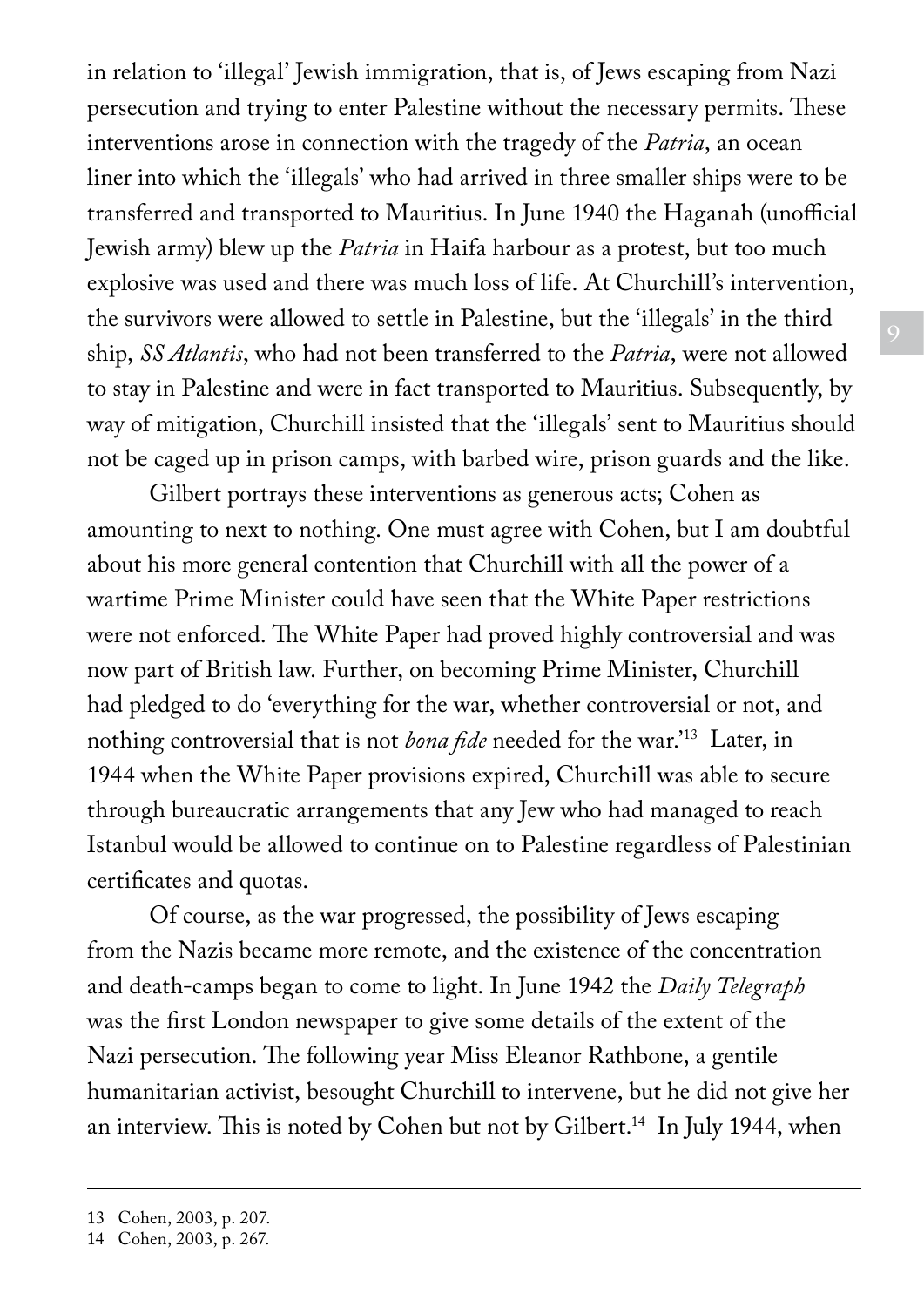the details of Auschwitz-Birkenau became known (previously the Allies knew it only as the unknown destination 'in the East' where Jews were being sent by train), Weizmann appealed to Churchill to try to bomb the camps and the railway lines leading to them. There were then British forces in Northern Italy and Auschwitz was within reach of the RAF. On 7 July, Churchill in response instructed Anthony Eden, 'Get anything out of the Air Force you can, and invoke me if necessary.' Churchill never followed this up, and despite Eden's efforts nothing materialised.15 Yet only a month later, between 8 August and 20 September 1944, when the free Polish forces were being attacked by the Germans at Warsaw and Stalin deliberately was holding back the Red Army that could have saved them, Churchill made sure that sorties of British aircraft dropped supplies over Warsaw.

Gilbert in his *Churchill and the Jews* covers Weizmann's request for military intervention in just a few lines. He claims that in the event 'Churchill's emphatic instruction did not need to be carried out'16 because the deportations of Jews from Hungary to Auschwitz was halted under the orders of Admiral Horthy. This is a quite extraordinary statement since the reports being received about Auschwitz-Birkenau never suggested that this was a disaster only for Hungarian Jews. Gilbert's sleight of hand here is the more remarkable in that he himself has written extensively on the Holocaust and on Auschwitz in particular. In an earlier book, *Auschwitz and the Allies*, Gilbert gives a full account of the matter, and, while still exonerating Churchill, concludes,

*From a map in Churchill's papers the flight paths to Warsaw can be seen passing just to the West of Cracow, virtually over Auschwitz itself. But it was the agony of Warsaw, not the agony of the Jews, that had come to dominate the telegraphic exchanges of the Allied leaders.*<sup>17</sup>

The future of the Jews in Palestine was not left entirely on hold during the War. Already by 1942 Churchill was coming to the view that partition was the only practical solution. Lord Cherwell, whose views Churchill greatly respected, had written a memorandum which concluded,

<sup>15</sup> Cohen, 2003, p. 342.

<sup>16</sup> Gilbert, 2007, p. 212.

<sup>17</sup> Gilbert, 2000, p. 322.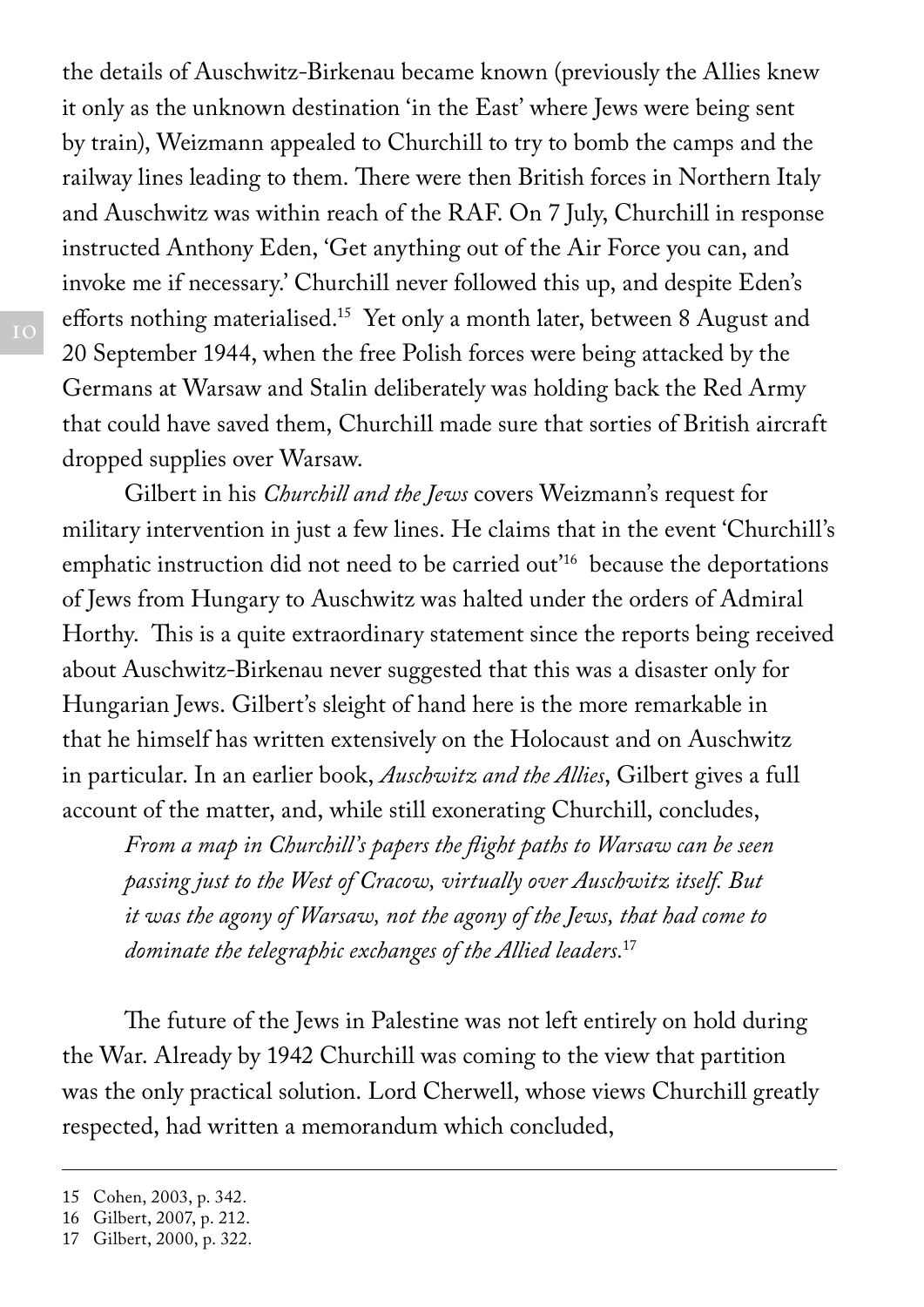*Either we give up the whole idea of a National Home for the Jews in Palestine, or we must carry through some form of partition, giving them their own state, in which they can do what they like and accept as many immigrants as they like.*<sup>18</sup>

In July 1943 the Cabinet decided to establish a committee 'to work out a long-term solution to the Palestinian problem'. It is intriguing to speculate what might have come from such a committee, but on 6 November 1944 Churchill's friend, Lord Moyne, was assassinated in Cairo by Jewish terrorists, and from that point Churchill shelved all debate on Palestine indefinitely. In spite of repeated requests from Weizmann, Churchill would not even meet the Zionist leaders again.

## **Taking Stock**

Clearly Gilbert and Cohen have very different views on what support Churchill really gave the Jews. On the central issues Cohen's case is the more convincing. This is partly because Cohen has written a carefully reasoned, scholarly book, whereas Gilbert has provided simply an interesting narrative with very little analysis, but more importantly because Cohen frequently provides highly relevant information which Gilbert must be fully aware of yet keeps from the reader.

Neither author differs over the fact that Churchill for the most part had friendly relations with Jews and in broad terms wanted to do whatever he could for them. Yet, as Cohen underlines, Churchill was not a committed Zionist, that is, he was not committed to Herzl's vision of the Jews freeing themselves from endemic anti-Semitism in their host countries through establishing a state of their own. Understandably, therefore, he saw himself under no obligation to facilitate the Zionist politicians' plans in the manner and at the time they required. In his earlier political life Churchill had even objected to Britain accepting the Mandate that would implement the Balfour Declaration. It was only many years later that he vigorously supported the Mandate but only in association with his opposition to the appeasement policy of the Chamberlain government.

During the Second World War Churchill did little to help the Jews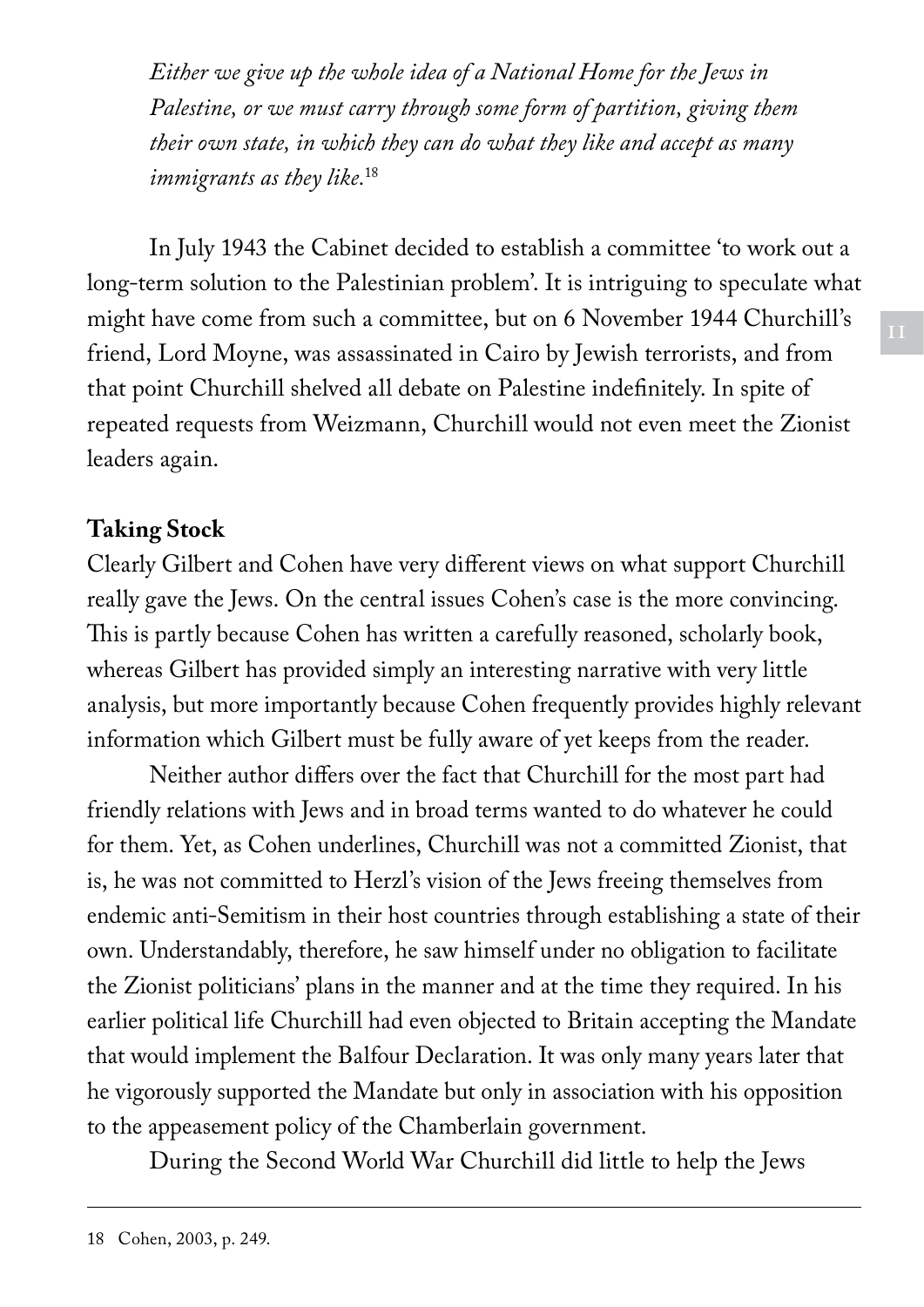apart from striving for the success of the Allies. It is nevertheless true, as an unnamed colleague of Cohen's put it, 'Although Churchill did much less than he should have done if he were really a friend of the Jews, he still did much more than many others.'19

It remains to consider what motivated Churchill in his dealings with the Jews. If Churchill was not committed to the Jewish Zionist cause, neither did he lean to what La Guardia calls 'that peculiarly British form of gentile Zionism which believed that the return of the Jews to Palestine would presage the return of Jesus', in other words he was not a Christian restorationist.<sup>20</sup> Rather, it seems that Churchill simply had a genuine affection and admiration for Jewish people, probably stemming from his being in close contact with Jews as a child: his father, Lord Randolph Churchill, used to be chided for having only Jewish friends. Beyond that, political considerations clearly came into play: both Gilbert and Cohen show that Churchill well understood the importance and influence of the Jewish constituency in the United States. Churchill recognised that the Balfour declaration was issued in part to induce America to enter the First World War, and that in the first part of the Second World War American Jewry must not be offended if Britain was to procure the Lend-Lease agreement.

#### **Contemporary Relevance**

It is impossible to read these books without being drawn into our contemporary world. The problem over the division of the territory still remains unresolved; there are still impassioned, often bitter, debates both in Israel and among Christians over the partition of the Land and the possibility of now the Palestinians – it was then the Jews – having their own fully-independent state. Can we learn anything from the Mandate period, even from Churchill himself as one of the lead players in that fast receding era?

#### **Churchill and the Arabs**

Churchill's low view of the Arabs is well-known. I have already referred to his remarks before the Peel Commission which he did not want published.

<sup>19</sup> Cohen, 2003, p. 323.

<sup>20</sup> La Guardia, p. 121.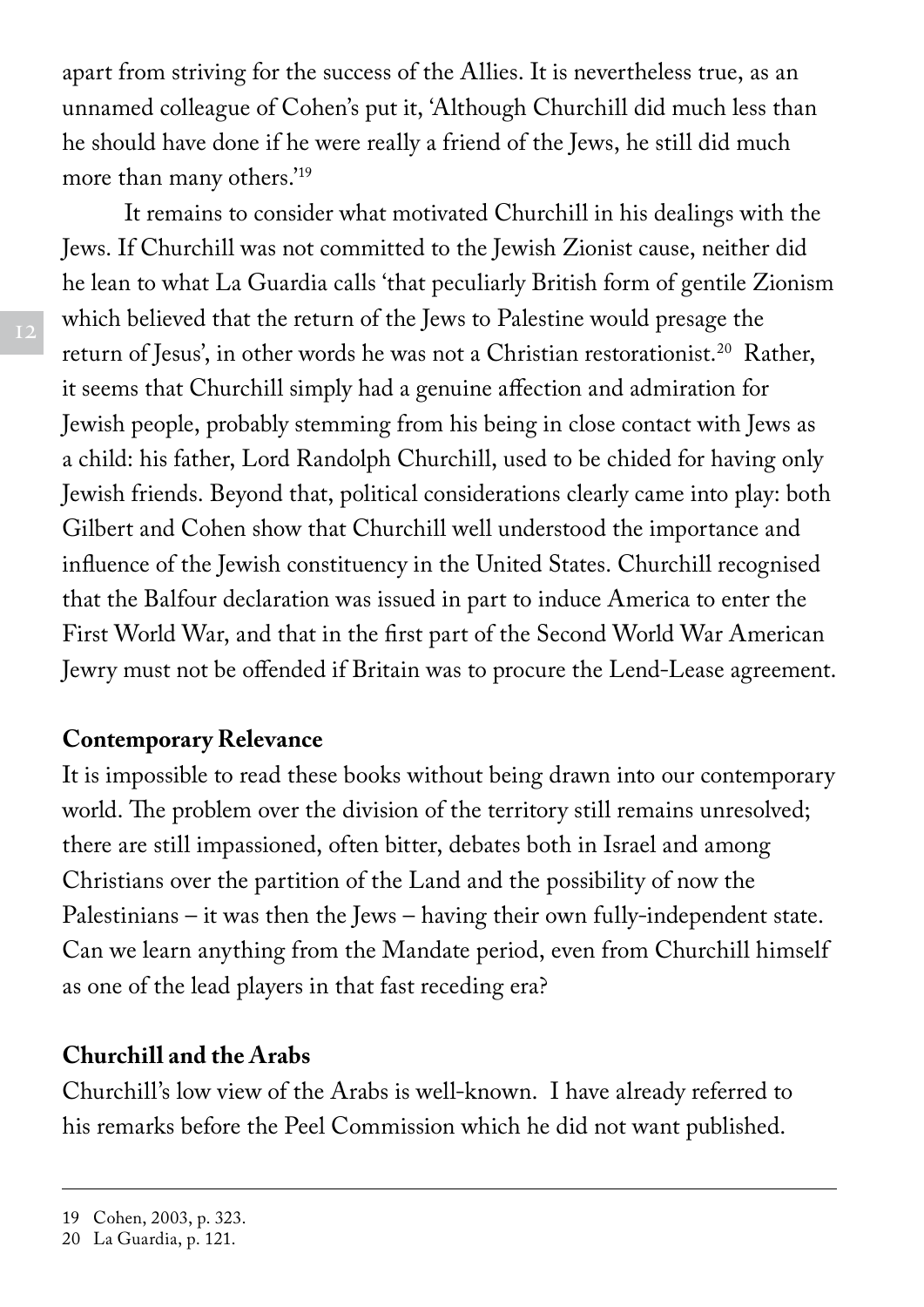Yet Churchill was not unaware that the Palestinian Arabs had some legitimate grievances stemming from Jewish immigration into the Holy Land. Significantly, on one occasion, when speaking on the report of the Woodhead Commission, Churchill acknowledged the Arabs' grievance over Jewish immigration:

*They wonder whether a halt is ever going to be called to it, and they fear that it is going to be their fate in the land of their birth to be dominated by the energetic, new-coming people, dominated economically, politically, completely.*<sup>21</sup>

Neither Gilbert or Cohen give much background information as to why from time to time Arab frustration erupted in riots and insurrection, in particular in 1921, 1929 and especially in 1936 with the beginning of the Arab Revolt. The same is also true of Gilbert's own history of modern Palestine/ Israel, *Israel, A History*. Here there are indeed descriptions of Arab violence but one looks in vain for any discussion of the underlying causes. For example in the Chapter, 'Threats and Dangers, 1929 -1937', there is a short discussion about Arab objections to the Jewish land purchases but simply in relation to the Zionists' fears of future curtailment of Jewish immigration: 'The Zionists were dismayed.'22 By contrast, Howard Sachar makes some considerable effort to understand the causes of the Arab disaffection. In particular, he points to the unprecedented Jewish immigration of the Fifth Aliyah: this reached a peak in 1935 with over 66,000 arrivals in Palestine.

Sachar then turns to the question of Jewish land purchases. 'The Jews may not have owned more than 20 per cent of Palestine's cultivable soil … but the Arabs knew only what they saw, and what they saw was an unquestioned increase in Jewish land purchase'. In this connection Sachar points out that 'to the typical Arab, the family plot of land had an almost mystical quality.'23 Much of the land was purchased from absentee Arab landlords<sup>24</sup> and resulted

<sup>21</sup> Cohen, 2003, p. 179.

<sup>22</sup> Gilbert, 1999, p. 65.

<sup>23</sup> Sachar, p. 198.

<sup>24</sup> But there were also many land sales by members of the leading Arab families within Palestine (for details see Tessler, p. 174). The absence of social cohesion was one of the main reasons for the downfall of the Palestinian Arabs.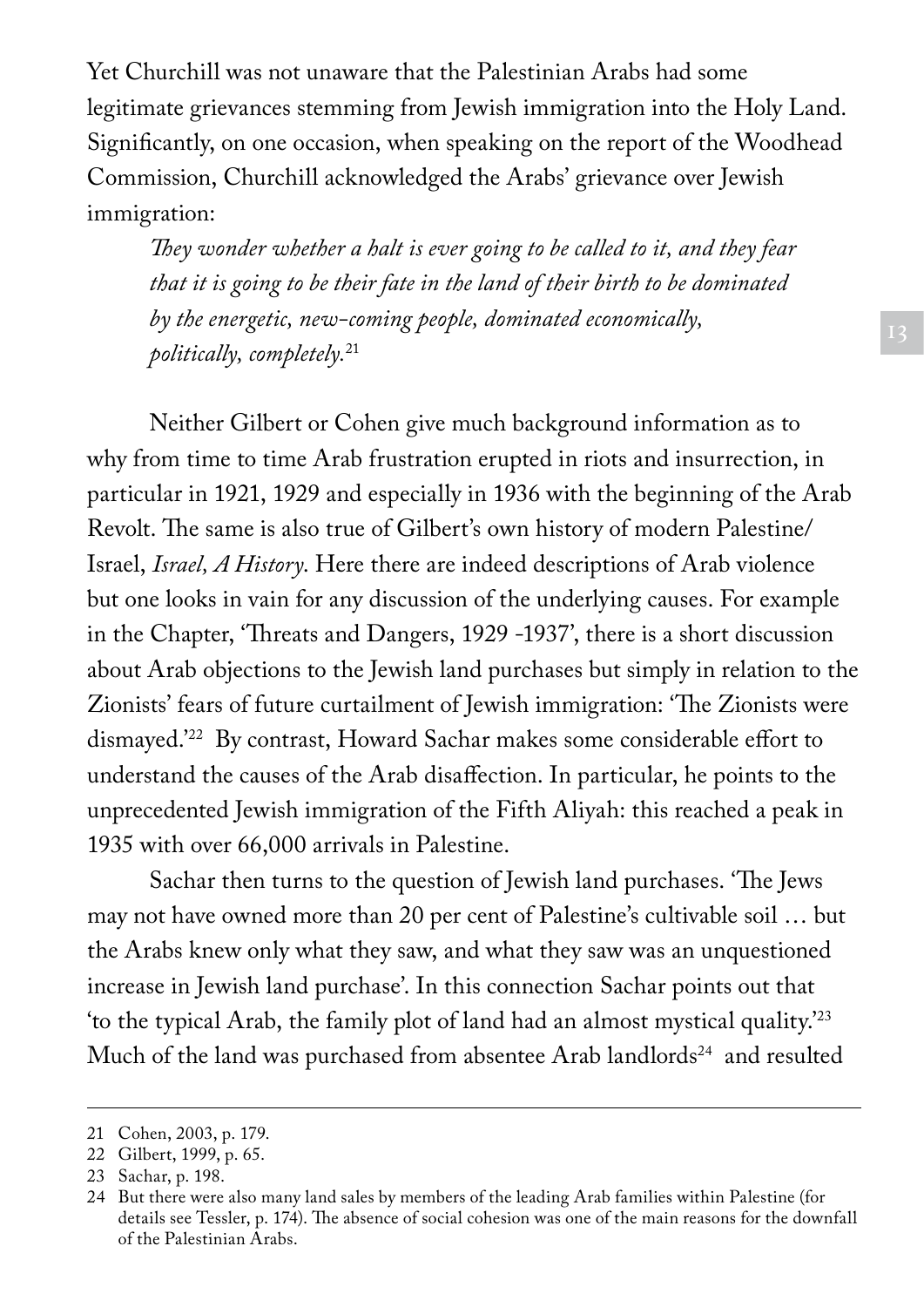in the displacement of a substantial number of Arab tenant farmers<sup>25</sup>. A famous episode is the purchase from the Sursock family in Beirut of a very large holding in the Jezreel valley: some 8,000 Arab farmers were displaced, being given only minute compensation.<sup>26</sup>

As well as the Zionists' 'conquest of land', the Palestinian Arabs were also faced with their 'conquest of labour'. Whereas the first wave of Jewish immigrants from 1882 onwards formed family-based settlements and employed local Arab labour to work their farms, in the Second Aliyah many of the settlers were socialists or revolutionaries who in their *kibbutzim* applied the concept of 'the conquest of labour'. This meant that only 'Hebrew' labour was employed, so denying employment to the local Arabs. The intention was to overcome 'the Jews' traditional remove from agricultural labour', helping them to become the 'new Jews'.27

Benny Morris considers the varying attitudes of the Jewish settlers to the Arabs, from the arrogance and brutality typical of colonial settlers to benign paternalism and genuine cooperation, and conversely those of the Arabs to the *Olim*, mainly of hostility and suspicion. Morris brings out how a few Jews recognised and grappled with the 'Arab question', citing Yitzhak Epstein,

*We have forgotten one small matter: there is in our beloved land an entire nation, which has occupied it for hundreds of years, and has never thought to leave it.*<sup>28</sup>

A prominent settler, Shmuel Tolkovsky, also urged consideration:

*We Jews who ourselves suffered from persecution and ill-treatment for thousands of years… from us a minimally humane approach could have been expected, not to beat unarmed and innocent people with a whip, out of mere caprice.*<sup>29</sup>

- 28 Morris, p. 56.
- 29 Morris, p. 53.

<sup>25</sup> There were also other fundamental economic reasons for the increasing impoverishment of the Arabs, including the inability of traditional methods of agriculture to sustain their increasing population (see Benvenisti, pp. 92-96), and the lack of a concerted British policy to improve the economy of the Arab villages and their lands (Pappe, pp. 97-102).

<sup>26</sup> Tessler, p. 176.

<sup>27</sup> Morris, p. 50.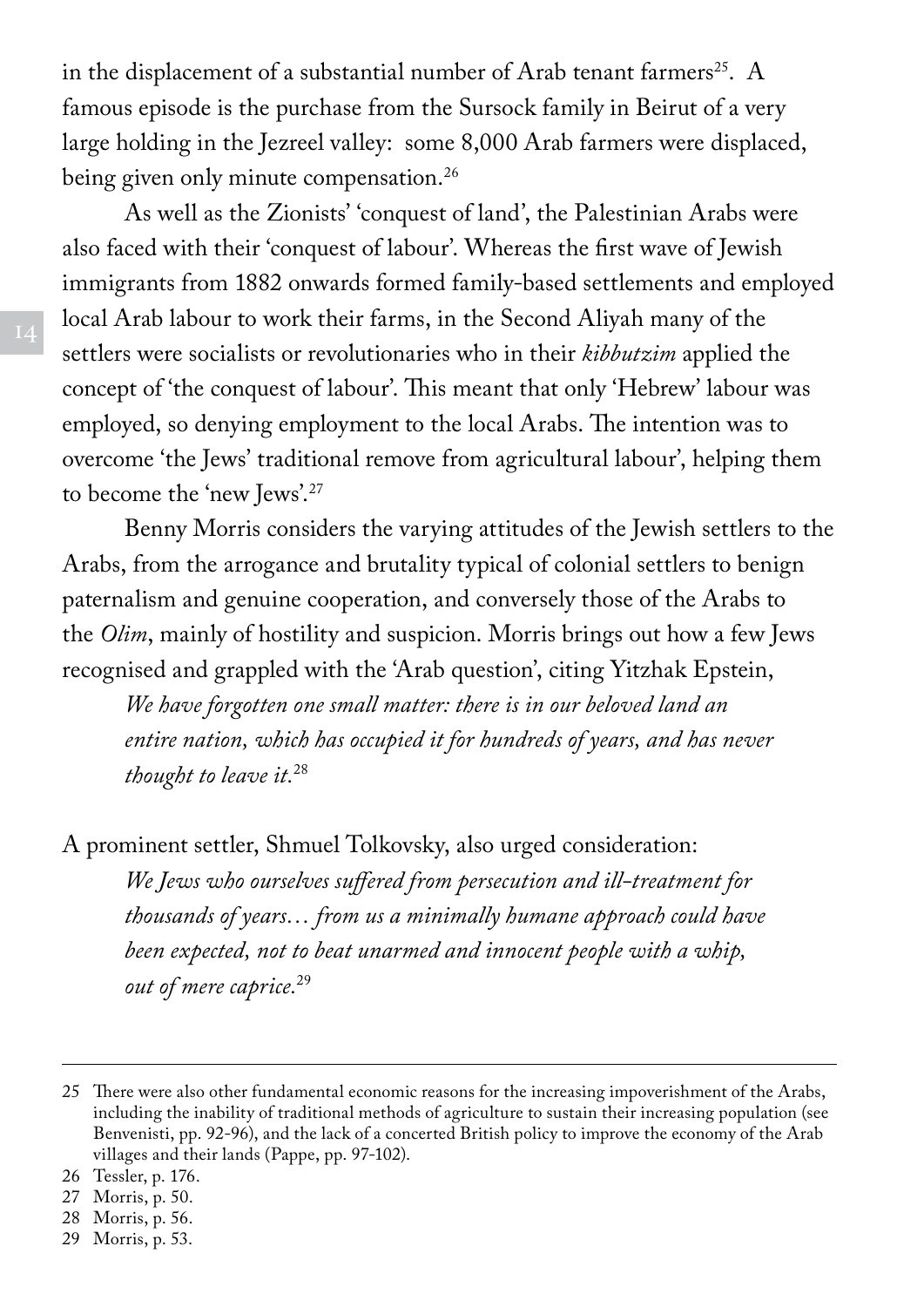But others were, at any rate in private, open about their expansionist plans. David Ben Gurion wrote to his son, Amos:

*Our possession is important not only for itself …Through this we increase our power, and every increase in power facilitates getting hold of the country in its entirety.*<sup>30</sup>

There is no indication that Churchill took very seriously his apparent awareness of the anger and frustration of the Palestinian Arabs. He seems to have remained unmoved by what David Hirst calls,

*all the pathos of a people who never quite gave up the struggle, but have been doomed, through their own shortcomings, as well as their enemy's superiority, always to lose, and who subconsciously seem to know it.*<sup>31</sup>

But what of us? Many Christians – I include myself – are deeply conscious of the suffering borne by the Jews down the ages, often at the hands of Christians and often through the denigration encouraged by a gentilecentred theology. We rejoice that the Jews now have a homeland in the Holy Land, and many of us see their return to the Land as highly significant, whether as the fulfilment of prophecies in the Hebrew Scriptures; or as marking the point when 'the times of the Gentiles are fulfilled' and 'Jerusalem will be trampled on by the Gentiles' no more (Luke 21.24); or simply as the outworking of God's strange and wonderful dealings with his people, Israel. Yet, for all that, we cannot simply turn our eyes away from the Palestinian Arabs who are also dear to the heart of God and for whom Jesus also died.

The heart of the Arab-Israeli conflict is put succinctly by La Guardia writing of the Jews who fled from persecution in Europe:

*The refugees looked for another home; they needed another home. The tragedy is that their new homes in Israel were Arab homes.*<sup>32</sup>

Those who follow Christ are called to be peacemakers: 'Blessed are the peacemakers, for they will be called children of God' (Matthew 5.9 NRSV).

<sup>30</sup> Morris, p. 138

<sup>31</sup> Hirst, p. 201.

<sup>32</sup> La Guardia, p. 200.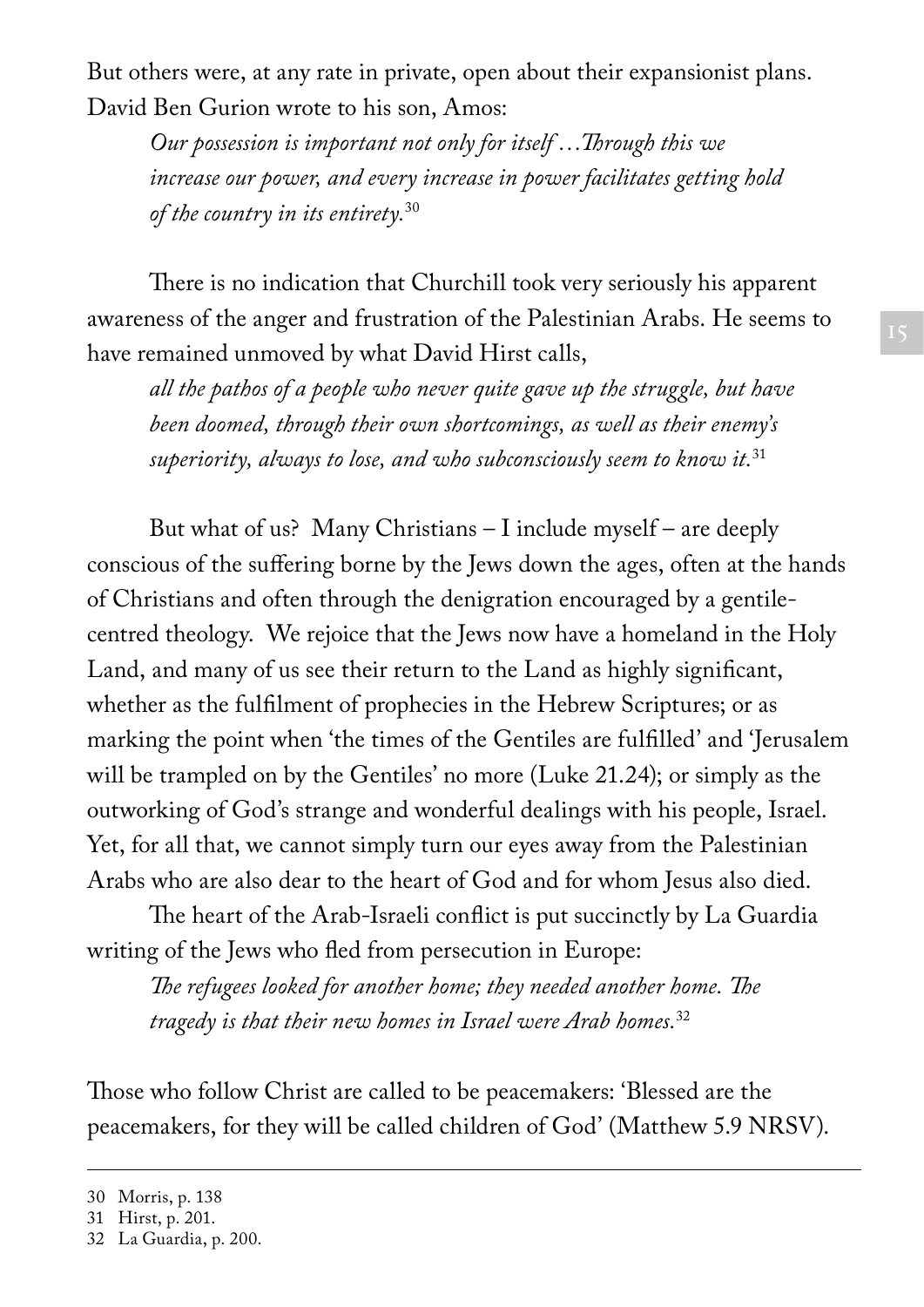Whatever else this may mean, peacemaking requires us to get under the skin of each participant, to try to see the situation as they see it, to enter into their feelings about it. It is relatively easy for us, as human beings, to sympathise with and support one party in a conflict; very difficult, however, to understand and sympathise with the other party at the same time.

#### **Political 'Solutions'**

One consequence of Churchill's insufficient regard for the interests of the Arabs were arrangements – the 1922 White Paper – in which, at least so the Peel Commission concluded, conflict was 'inherent in the situation from the outset.' But could better arrangements have been devised, given the commitment to provide a national home for the Jews in Palestine? And, what about the present situation in which the Jews now have an independent state with a small Arab minority, alongside the 'occupied territories' that are predominantly Arab, but increasingly penetrated by Jewish settlements and their connecting roads. The present situation is further complicated by the higher birth rate of the Arabs, and the two million or more internal and external Arab refugees who want to return to their homes and their homeland. As Benvenisti reflects, 'And that is the twist of irony: after fifty years of struggle for the landscape, the Arabs have now become the last of the Zionists.'33

Those who would be friends of both Jews and Arabs have to wrestle in prayer with these intractable issues. It may surprise some but in this connection I suggest that the thinking of Ernest Bevin deserves to be taken seriously. Bevin has often been accused by Zionists of being anti-Semitic. This is in part because of his limited involvement<sup>34</sup> in trying to stop the entry of Jewish displaced persons into Palestine after the War pending an international settlement, but more importantly because of his consistent unwillingness to agree to the partition of Palestine. In fact, far from being anti-Semitic, some fifteen years earlier Bevin had taken up the cause of the Jews: he protested on behalf of British Jews against the Passfield Report that was issued after the 1929 Arab Riots. In due course he obtained assurances from the Government

<sup>33</sup> Benvenisti, p. 332.

<sup>34</sup> Bullock, 1983, p. 448. Bullock points out that Bevin was attending meetings in Moscow when the Cabinet took the key decisions on Palestine immigration policy.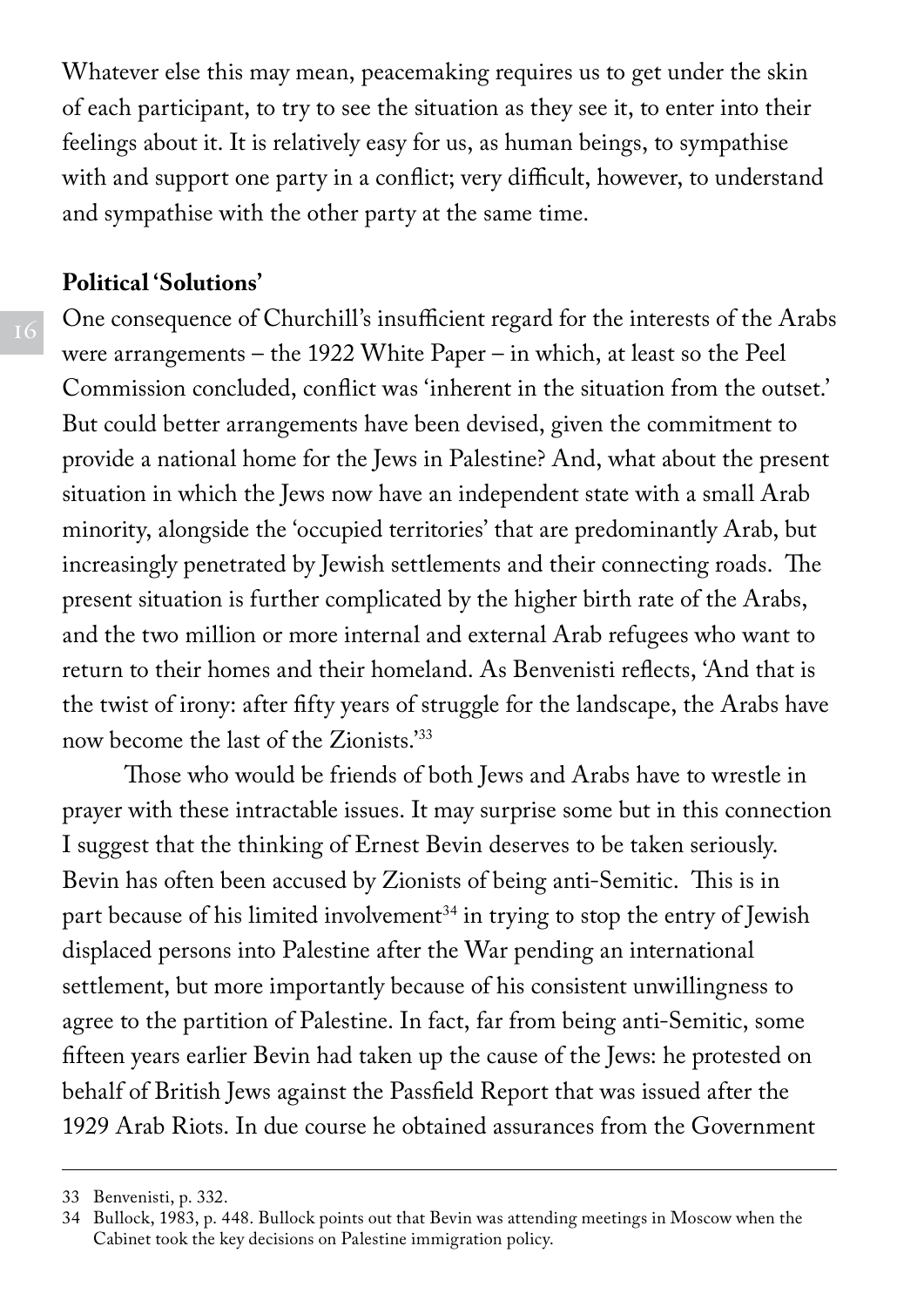that Jewish immigration would not be stopped or limits set on the expansion of the Jewish national home in Palestine.<sup>35</sup>

Bevin's objection to any proposals involving partition was that he saw no solution in the establishment of what he called 'racial states' in Palestine. His own solution, essentially that recommended by the Anglo-American Committee of Inquiry in 1946 (but not proceeded with), was for a bi-national state under the trusteeship of the United Nations.36 It should be understood that Bevin was an admirer of Lord Durham's bi-national model that gave selfgovernment to the French and British in Canada, and likewise of Sir Henry Campbell-Bannerman's similar solution for South Africa; this brought peace and reconciliation between the British and the Boers.<sup>37</sup> Bevin saw these two Commonwealth precedents as the best way forward for Palestine. Under the bi-national model there would be one state but each constituency, Jewish and Arab, would preserve its own identity and culture. Further, both Jews and Arabs would have equal rights and opportunities in the State as a whole.

Such a vision must not be ruled out as simply beyond the imagining of those on either side of the conflict. These ideas have already been mooted down the years by both Jews and Palestinian Arabs. In the mid-1920s a small Jewish group called Berith Shalom (Covenant of Peace) came together in Jerusalem. It included some notable academics, including Jehuda Magnes, the first Chancellor of the newly established Hebrew University, also Hugo Bergmann and Gershom Scholem, both of that university; its most famous member was the mystical Jewish thinker, Martin Buber. The group also included Arthur Ruppin, a prominent Zionist politician who led the project to turn the early Jewish community in Palestine into a modern society. This group opposed the exclusivist direction in which Zionism was being taken by Ben Gurion; they simply wanted to maintain Jewish life in a Palestine in which Arab and Jew enjoyed equal rights. The group was never more than two hundred members, but Magnes, its leader, worked tirelessly for the cause.<sup>38</sup> Shortly before his death in 1948 his efforts were

<sup>35</sup> Bullock, 1960, pp. 456-57; Sachar, p. 253. Sachar's account of Bevin's approach as British Foreign Secretary is both perceptive and fair (pp. 252-54).

<sup>36</sup> Smith, pp. 181-82.

<sup>37</sup> Louis, p. 2.

<sup>38</sup> Gilbert, 1999, p. 62 ; Sachar, p .180.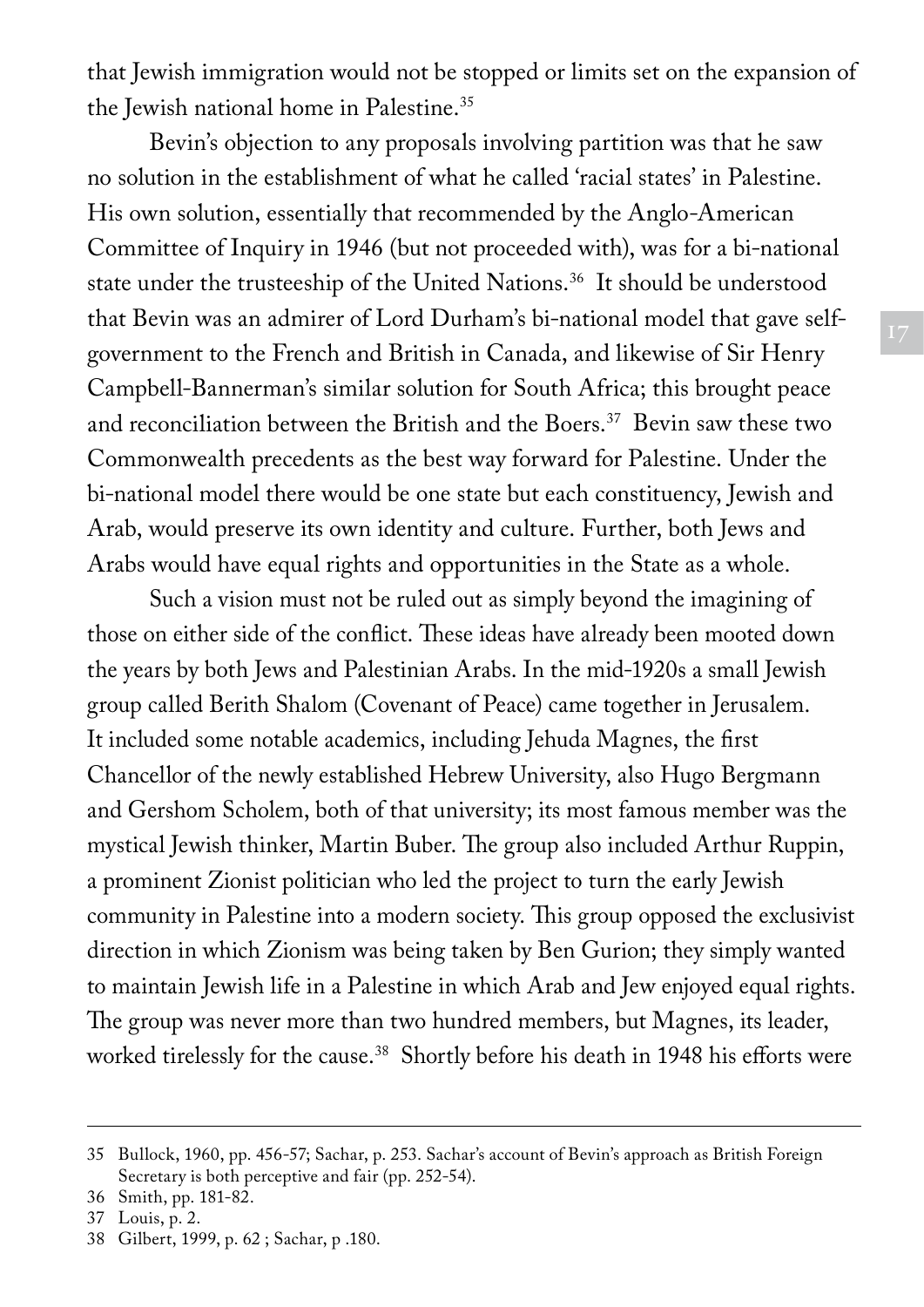rewarded: a leading member of the Husayni family, Fawzi al-Husayni, joined the movement. (The Husaynis were one of the two leading Jerusalem families who during the Mandate period competed for the leadership of the Palestinian Arabs; the Nashashibis were the other.) Sadly Fawzi was assassinated soon afterwards at the instigation of more nationalist members of his family.<sup>39</sup> That these ideas are not wholly forgotten among the Arabs is apparent from some comments made to La Guardia by Salah Ta'Amari. In his earlier years Ta'Amari had been a senior PLO military officer in Jordan and the Lebanon; at the time of the interview he was an independent member of the Bethlehem town council. In his view, the two-state solution was but an interim step:

*I have not forgotten my dream of a democratic state in all of Palestine [Israel], where Palestinians [Israelis] – Jews and non-Jews – will live together.'* <sup>40</sup>

Christians may perhaps see here a counterpart to 'the commonwealth of Israel' in which Christ, 'our peace, has made both groups into one' (Ephesians 2.12-14).

A 'pipe-dream of earnest intellectuals without backing'41 or a vision of what God really wants for his Land? I suggest the latter, but, if so, what formidable 'mountains' stand in the way! There are the wrongs suffered by each people over successive generations – they still rankle but have to be forgiven and as far as possible redressed; the fear of being outnumbered and dominated by the other nation; the antagonisms fed by religious militancy of all kinds. Those who pray must trust that God can remove mountains; must continue to long for many more Jews and Arabs to yield their lives to the welcoming embrace of Messiah Jesus; must long to see the subtle, hidden influence of the gospel permeate the values of whole communities, as Jesus said, like yeast as it leavens all the dough (Matthew 13.33).

## **Pray for the peace of Jerusalem; may they prosper who love you. For the sake of my brothers and friends, I will now say, 'May peace be within you.'**

Psalm 122 vv. 6, 8 (NASB).

<sup>39</sup> Pappe, p. 115.

<sup>40</sup> La Guardia, p. 162.

<sup>41</sup> Gartner, p. 390.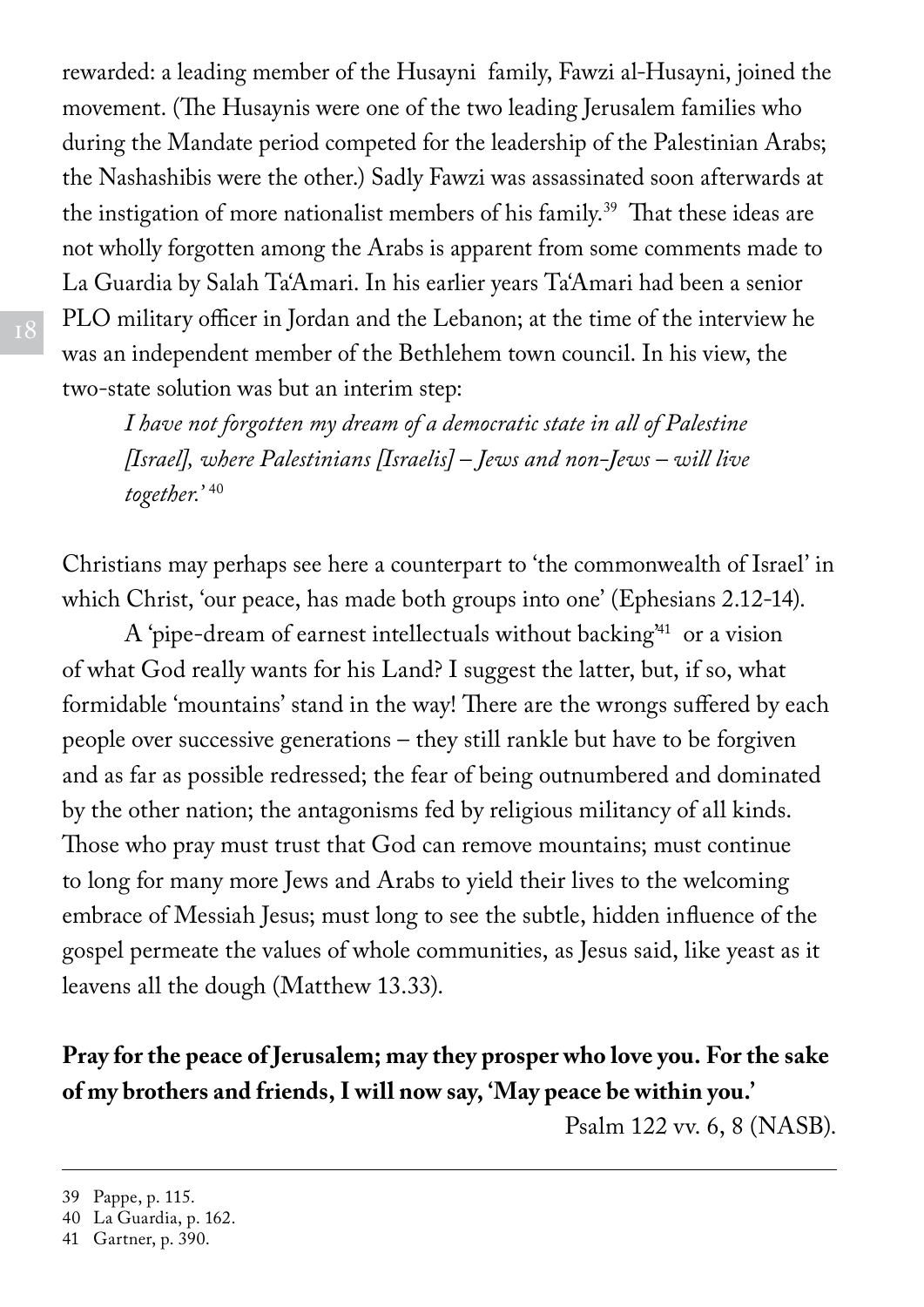#### **Appendix: General Note on the Histories of Modern Israel**

In his address at the dedication of the new CMJ UK headquarters, George Cassidy, the Bishop of Southwell and Nottingham, pointed to the lack of a sense of history as one of the great weaknesses of the Church today. Failure to ask, 'How did we come to be where we are now?' leads to hasty judgements and badly informed, often needlessly angry, debate. Nowhere is this more true than when the State of Israel and the continuing Arab-Israeli conflict are being discussed. I hope this article will encourage readers to explore the issues for themselves. I therefore feel an obligation to give some guidance as to the books available and where I stand in relation to them.

The vast majority of the books on modern Palestine/ Israel can be put to one side as being unashamedly partisan. My attention has been confined to books that make some claim to be scholarly in approach. Writing history is a scholarly discipline that requires the collection and assessment of relevant data and source material, the consideration of differing interpretations, and an openness to the perspectives of other historians. Nowadays there will be few scholarly historians who will claim complete objectivity for their work. For the way they select and assess the material they see as relevant, as well as the judgements they form thereon, will inevitably be influenced by their own background and personal convictions. So it has become increasingly common for professional historians to disclose at the outset where they come from. That is helpful. But while complete objectivity is never wholly possible, even when striven for, proper scholarly methods should not be relaxed. That has been the guiding principle in my selection.

There are two further considerations to bear in mind that specifically relate to the history of Palestine / Israel. First, the histories of two peoples, the Arabs and the Jews, have to be recounted. Only a few histories attempt to let the stories of both peoples be heard. Secondly, as regards the history of the State of Israel, there is a divide between those Zionist historians who bolster the foundation myths that newly-formed states tend to spawn, and the Jewish post-Zionist historians in Israel who in recent years have critically investigated some hitherto 'untouchable' subjects. The post-Zionist movement was influential in the 1990s and moved outwards from the universities to infiltrate films and poetry, even for a period changing the teaching materials used in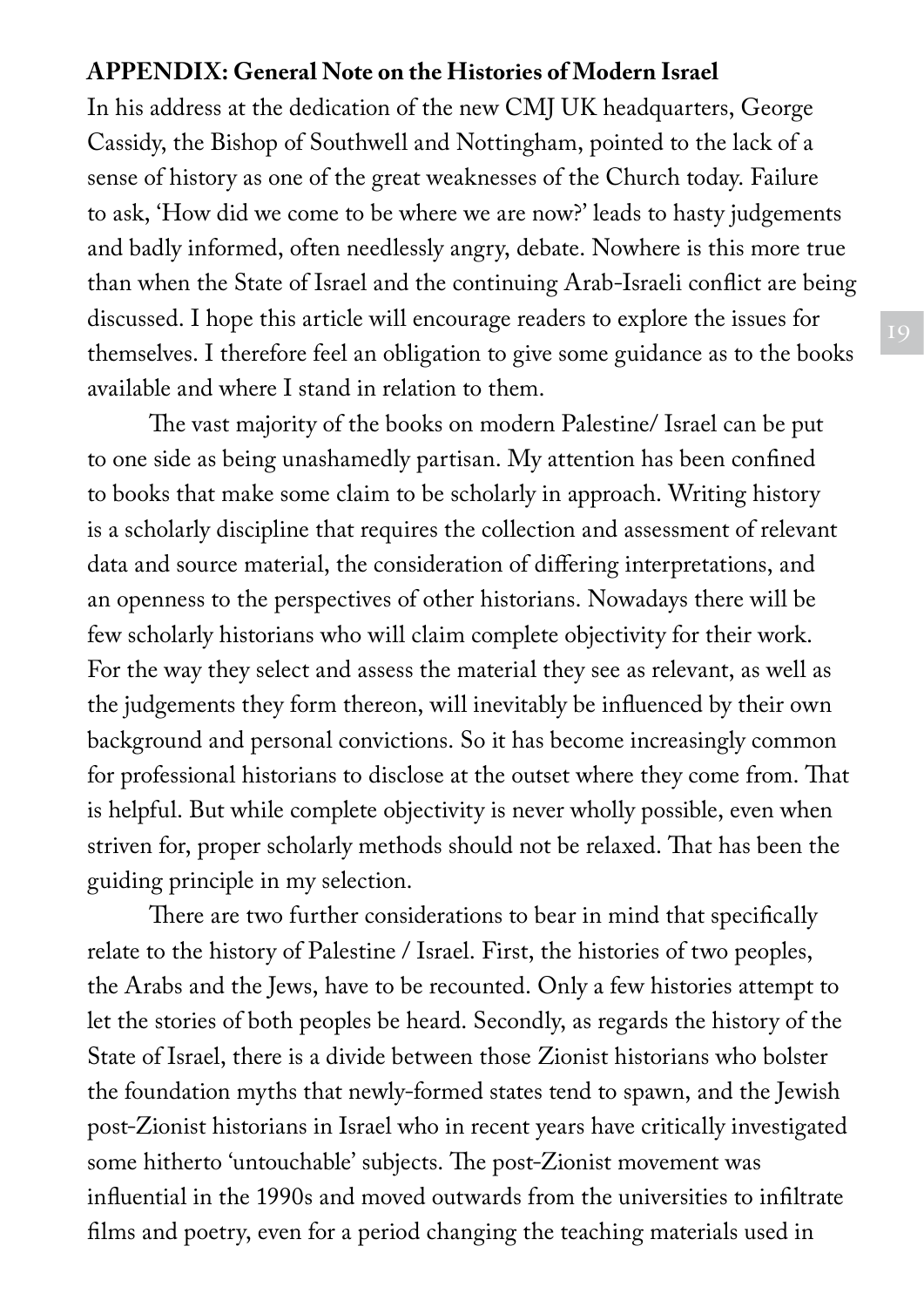Israel's schools. In part the post-Zionist movement was a protest against what was coming to be seen as a militaristic state establishment that was turning its back on the liberal, democratic values that mark off Israel from most other states in the Middle East.

Bearing these considerations in mind, I commend the following as good and reasonably even-handed presentations, certainly in their coverage of the Mandate and pre-Mandate periods (for full bibliographical details, see the Bibliography):

## **Anton La Guardia**, *Holy Land, Unholy War*.

Written by a professional journalist rather than an academic, this book provides a very readable account of the historical background to the Arab-Israeli conflict, taking great pains to be fair to both sides. La Guardia was Daily Telegraph correspondent in Jerusalem for eight years.

## **Lloyd P. Gartner**, *History of the Jews in Modern Times*.

This book takes 1650 AD as its starting point, a time from which the Jewish diaspora, whose traditional institutions had remained intact since the Middle Ages, began to experience the Enlightenment, emancipation and modern forms of 'anti-Semitism'. It also traces the origins and history of Zionism. A valuable feature is its treatment of the religious currents within Judaism in the last three hundred years. On the Mandate period it provides only a brief presentation from a Jewish perspective, but is excellent for the broader pre-history of the State of Israel.

**Howard M. Sachar**, *A History of Israel from the Rise of Zionism to Our Time*. Writing from an essentially Zionist perspective, Sachar nevertheless takes pains to understand the situation and grievances of the Arabs. A most comprehensive yet readable account.

**Benny Morris**, *Righteous Victims: A History of the Zionist-Arab Conflict 1881-1999*. Benny Morris is one of the pioneer post-Zionist historians. His work on the reasons for the departure of most of the Arab population in the 1948 War of Independence disclosed a variegated and not entirely co-ordinated pattern of displacement, a picture that did not fit in well with either Zionist or Palestinian polemics. This is one of the most even-handed of the longer histories.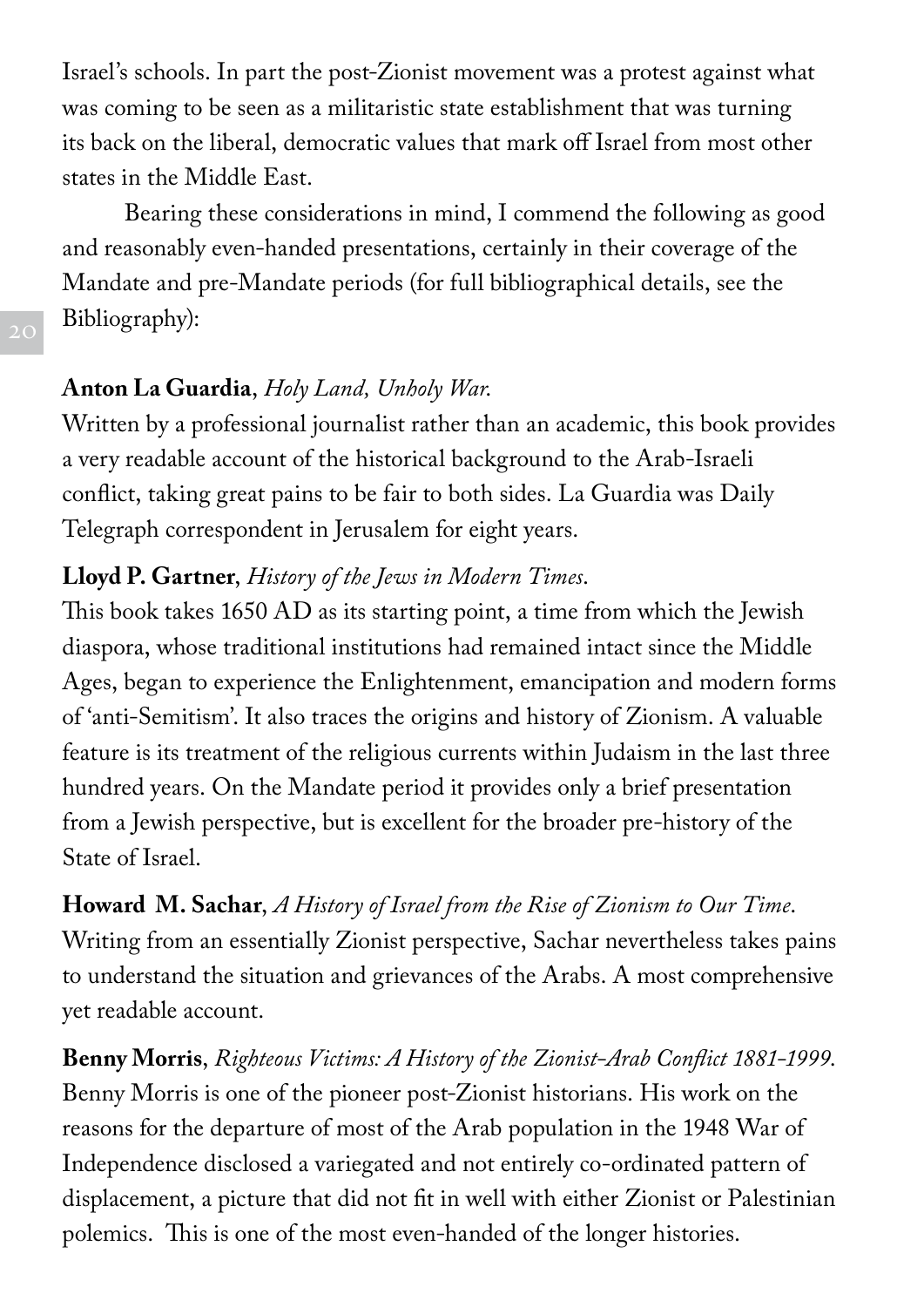**Charles D. Smith,** *Palestine and the Arab-Israeli Conflict: A History of the Documents.* A good balanced account, this work centres on the key documents, the 1922 White Paper, the Peel Commission Report, etc.

## **Mark Tessler,** *A History of the Israeli-Palestinian Conflict.*

Somewhat similar to Smith but Tessler's distinctive is to pay special attention to the raw data on which historical judgements are made, for example, immigration statistics, land sales, etc.

# **Ilan Pappe,** *A History of Modern Palestine: One Land, Two Peoples*.

Pappe is one of the most radical and controversial of the post-Zionist historians. But his book must not be ignored because it is virtually the only one that sets out deliberately to give equal weight to the histories of both peoples in the Land. It is as much a social as a political history. Valuable features include its account of pre-Mandate Palestine in the Ottoman era between 1856 and 1918; its stress on the history of economic development in the land and its bearing on events: the attention paid to the development of education and to the evolving status of women; and its recounting of recurring instances of 'cohabitation', that is, social and economic co-operation between the two people groups.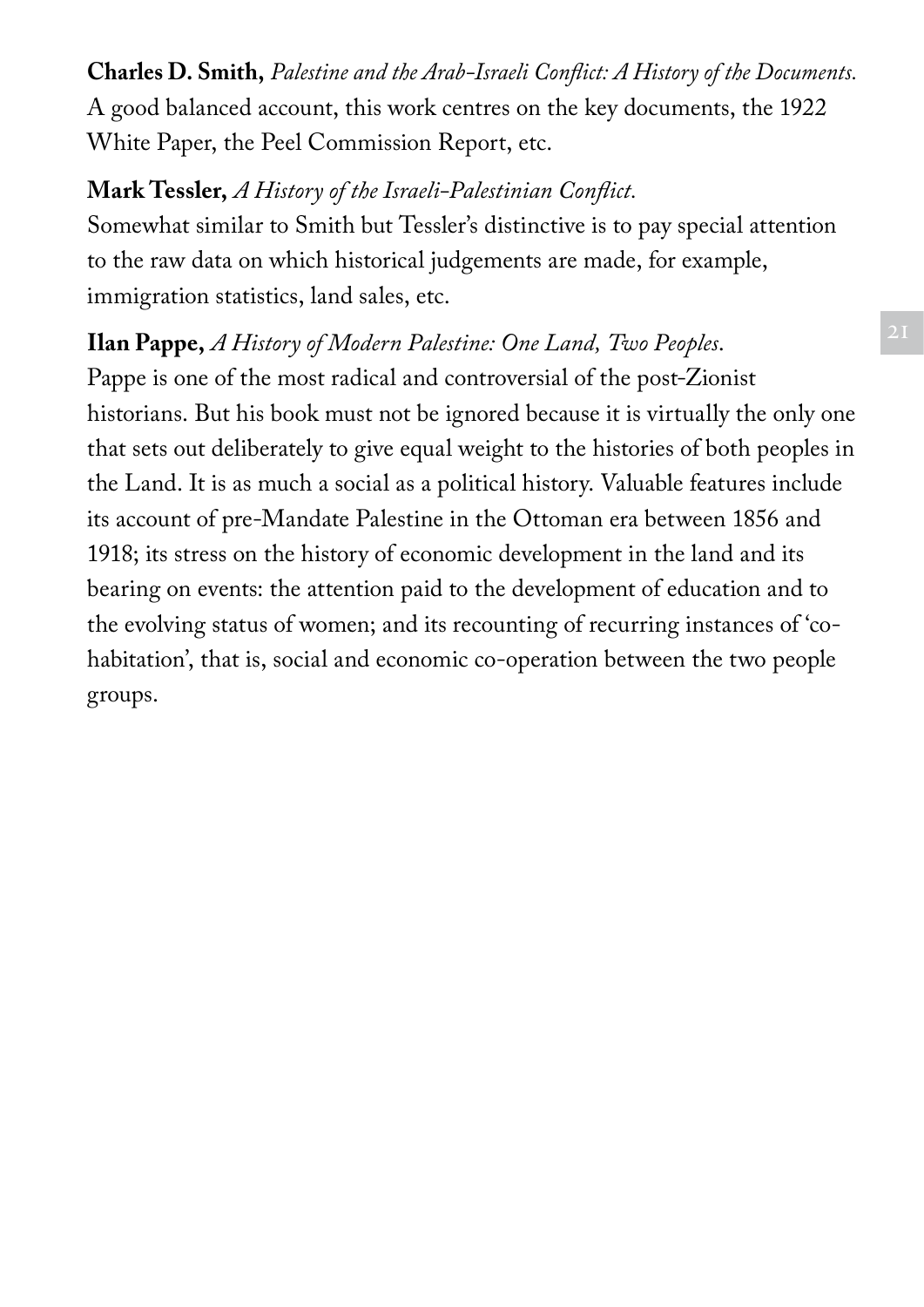## **Bibliography**

#### **Benvenisti, Meron**

• *Sacred Landscape: The Buried History of the Holy Land since 1948* (trans. Maxine Kaufman-Lacusta; Berkeley: University of California Press, 2000).

#### **Bullock, Alan**

- *The Life and Times of Ernest Bevin: Trade Union Leader1881 1940* (London: Heinemann, 1960).
- *Ernest Bevin, Foreign Secretary, 1945 -1951* (London: Heinemann, 1983).

#### **Cohen, Michael J.**

- *Palestine: Retreat from the Mandate, the Making of British Policy, 1936-45* (London: Paul Elek, 1978).
- *Churchill and the Jews* (London: Frank Cass, 2nd edn, 2003).

#### **Gartner, Lloyd P.**

• *History of the Jews in Modern Times* (Oxford: Oxford University Press, 2001).

#### **Gilbert, Martin**

- *Israel, A History* (London: Black Swan, 1999).
- *Auschwitz and the Allies* (London: Pimlico Press, 2001).
- *Churchill and the Jews* (London: Simon and Schuster UK, 2007).

#### **Hirst, David**

• *The Gun and the Olive Branch* (London: Faber and Faber, 2nd edn, 1984).

#### **La Guardia, Anton**

• *Holy Land, Unholy War: Israelis and Palestinians* (London: Penguin Books, 3rd edn, 2007).

## **Louis, Wm. Roger**

• *'British Imperialism and the End of the Palestine Mandate'*, in Louis, Wm. Roger, and Stookey, Robert W. (eds.), *The End of the Palestine Mandate* (London: Tauris, 1986).

#### **Morris, Benny**

• *Righteous Victims: A History of Zionist-Arab Conflict, 1881 – 1999* (New York: Alfred A. Knopf, 1999).

#### **Pappe, Ilan**

• *A History of Modern Palestine: One Land, Two Peoples* (Cambridge: Cambridge University Press, 2nd edn, 2006).

#### **Sachar, Howard M.**

• *A History of Israel from the Rise of Zionism to Our Time: Vol. I* (New York: Alfred A. Knopf, 2nd edn, 1996).

#### **Smith, Charles D.**

• *Palestine and the Arab-Israeli Conflict: A History of the Documents* (Boston: St. Martin's, 6th edn, 2007).

## **Tessler, Mark**

• *A History of the Israeli-Palestinian Conflict* (Bloomington: Indiana University Press, 1994).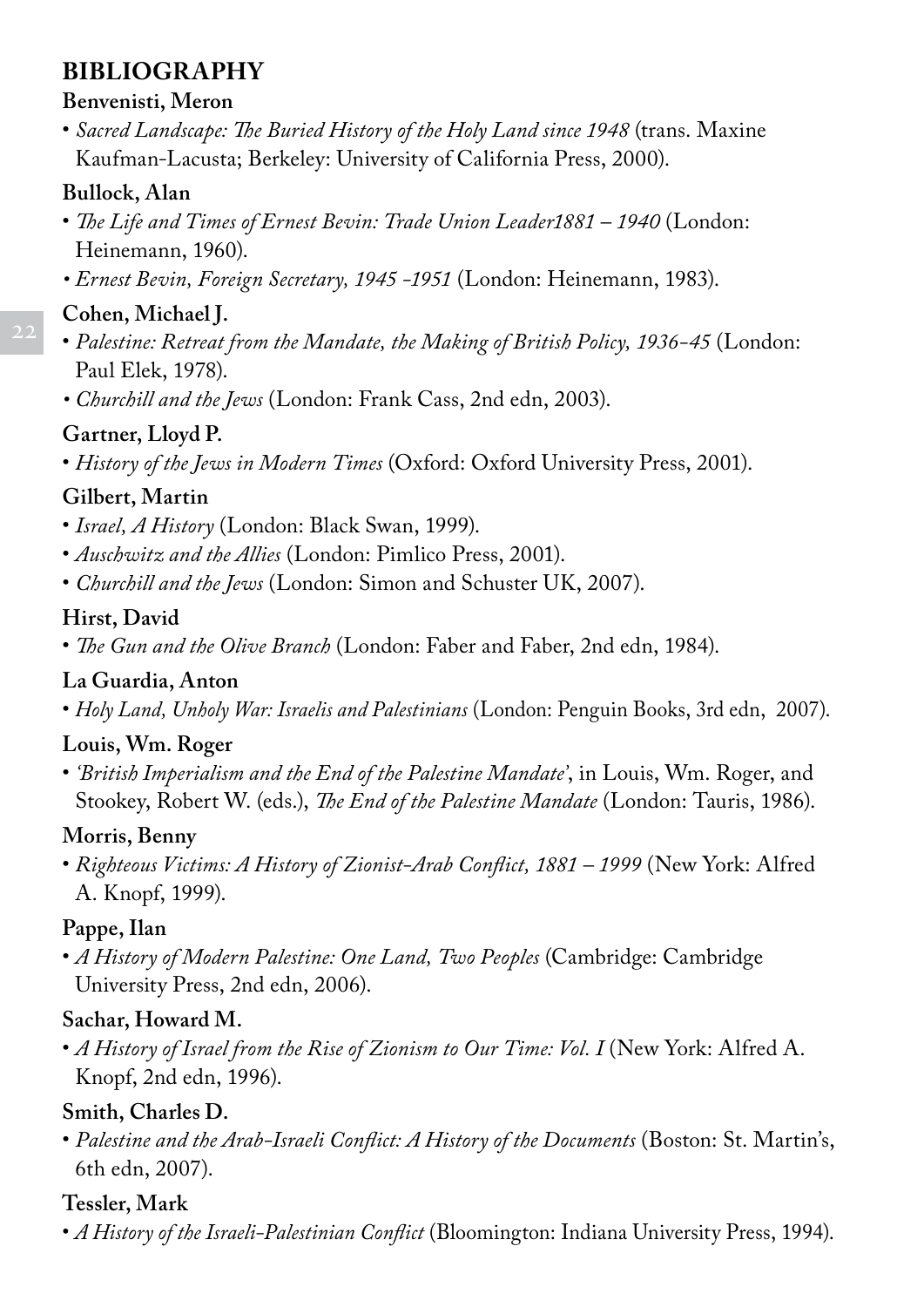# This issue,  $\#4$  February 2009 23

#### © Michael Eldridge 2009

The right of Michael Eldridge to be identified as the author of this work has been asserted by him in accordance with the Copyright, Design and Patents Act, 1988.

All rights reserved. No part of this publication may be reproduced or transmitted in any form by any means, electronic or mechanical, including photocopy, recording or any information storage and retrieval system, without permission in writing from the author.

> Editorial team: *Michael Eldridge, Alex Jacob* Concept and design: *www.thirteenfour.com* Printed through A-Tec, Broxbourne, England